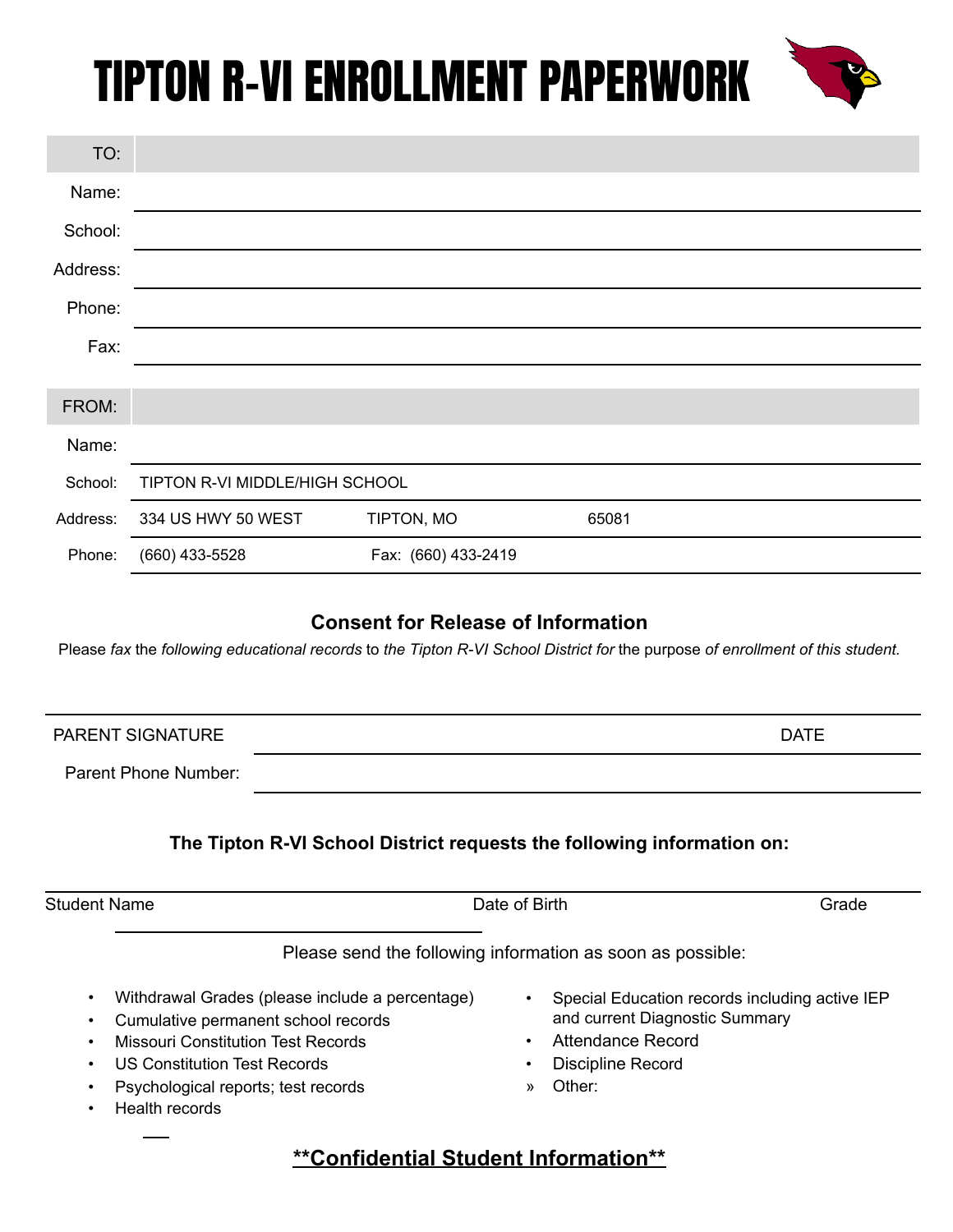

| Name:                     | (First)  |                                                             | (Middle)    |                             | (Last) |        |
|---------------------------|----------|-------------------------------------------------------------|-------------|-----------------------------|--------|--------|
| <b>Student</b><br>Cell:   |          |                                                             |             |                             | SSN:   |        |
| MOSIS:                    |          |                                                             |             |                             |        |        |
| Date of<br>Birth:         |          |                                                             | Sex: M or F | Race:                       |        | Grade: |
| <b>Street</b><br>Address: |          |                                                             |             |                             |        |        |
| Circle<br>County:         |          | Moniteau                                                    | Cooper      |                             | Morgan |        |
| Mailing<br>Address:       |          |                                                             |             |                             |        |        |
| Stepfather/Stepmother     |          | 6. Guardian  7. Mother/Stepfather  8. Father/Stepmother  9. |             |                             |        |        |
|                           |          | PARENTS/GUARDIANS LIVING IN SAME HOUSEHOLD AS STUDENT:      |             |                             |        |        |
| Legal Name:               |          |                                                             |             | Legal Name:                 |        |        |
| Relationship to           | Student: |                                                             |             | Relationship<br>to Student: |        |        |
|                           | Email:   |                                                             |             | Email:                      |        |        |
| Home Phone:               |          |                                                             |             | Home Phone:                 |        |        |
| Cell Phone:               |          |                                                             |             | Cell Phone:                 |        |        |
| Employer:                 |          |                                                             |             | Employer:                   |        |        |
| Work Phone:               |          |                                                             |             | Work Phone:                 |        |        |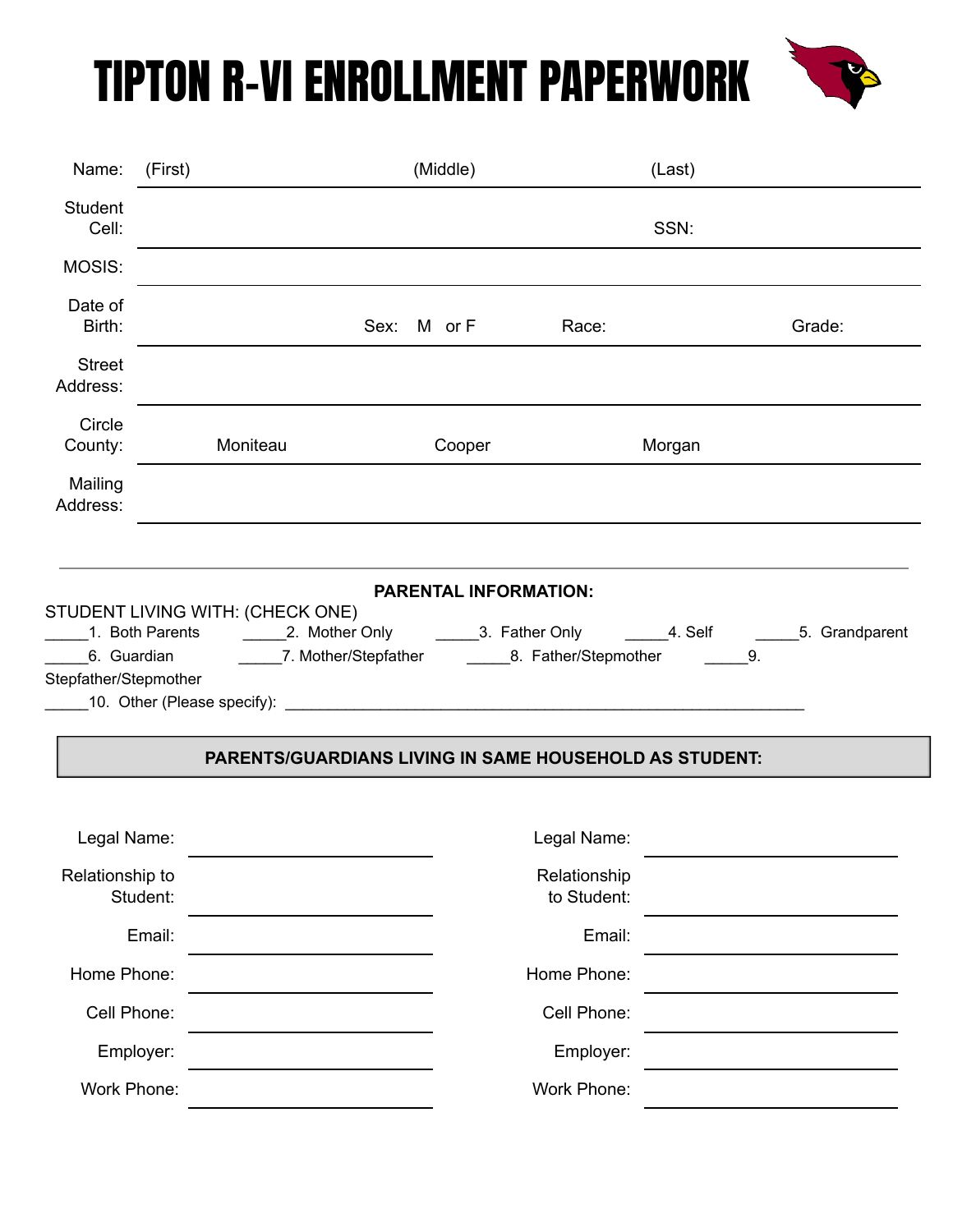

#### **PARENTS/GUARDIANS LIVING AT A DIFFERENT HOUSEHOLD FROM STUDENT:**

| Legal Name:                                                                                                                                                                                                                                                         | Legal Name:                                                                                                                                                                                                                                                        |
|---------------------------------------------------------------------------------------------------------------------------------------------------------------------------------------------------------------------------------------------------------------------|--------------------------------------------------------------------------------------------------------------------------------------------------------------------------------------------------------------------------------------------------------------------|
| Relationship<br>to Student:                                                                                                                                                                                                                                         | Relationship<br>to Student:                                                                                                                                                                                                                                        |
| Address:                                                                                                                                                                                                                                                            | Address:                                                                                                                                                                                                                                                           |
| Email:                                                                                                                                                                                                                                                              | Email:                                                                                                                                                                                                                                                             |
| Home Phone:                                                                                                                                                                                                                                                         | Home Phone:                                                                                                                                                                                                                                                        |
| Cell Phone:                                                                                                                                                                                                                                                         | Cell Phone:                                                                                                                                                                                                                                                        |
| Employer                                                                                                                                                                                                                                                            | Employer                                                                                                                                                                                                                                                           |
| <b>Work Phone:</b>                                                                                                                                                                                                                                                  | <b>Work Phone:</b>                                                                                                                                                                                                                                                 |
| Does this parent/guardian have joint custody? V __ Y<br>Should this parent/guardian receive school info? ___ Y ___ N<br>Is this person legally restricted access to this student? $y \sim N$<br><b>Copy of Court Order MUST be</b><br><b>Provided to the School</b> | Does this parent/guardian have joint custody? ___ Y ___ N<br>Should this parent/guardian receive school info? ___ Y ___ N<br>Is this person legally restricted access to this student? ___ Y___N<br>A Copy of Court Order MUST be<br><b>Provided to the School</b> |

#### **OTHER CHILDREN UNDER THE AGE OF 18 LIVING IN THE HOME:**

| <b>First</b><br><b>Name</b> | <b>Middle</b> | Last Name | <b>Birth Date</b> | <b>Gender</b><br>$(M$ or $F)$ | <b>Relation</b><br>to Student | <b>School</b><br><b>Attending</b> |
|-----------------------------|---------------|-----------|-------------------|-------------------------------|-------------------------------|-----------------------------------|
|                             |               |           |                   |                               |                               |                                   |
|                             |               |           |                   |                               |                               |                                   |
|                             |               |           |                   |                               |                               |                                   |
|                             |               |           |                   |                               |                               |                                   |
|                             |               |           |                   |                               |                               |                                   |
|                             |               |           |                   |                               |                               |                                   |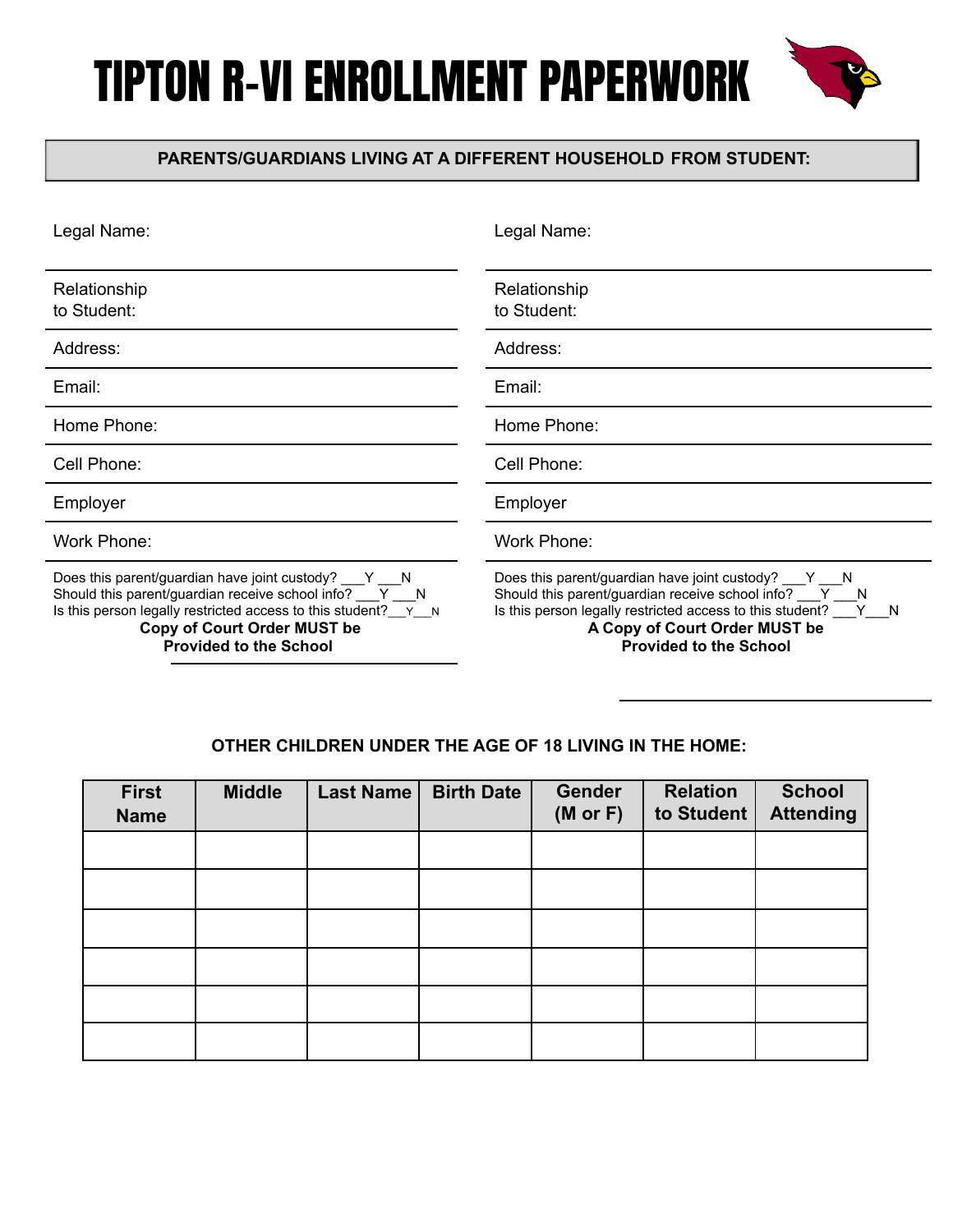

#### **NAME OF TWO EMERGENCY CONTACTS: (Other than parent/guardian listed)**

| Name:       | Relationship to Student: |
|-------------|--------------------------|
| Home Phone: | Cell Phone:              |
| Work Name:  | Work Phone:              |
| Address:    |                          |
|             |                          |
| Name:       | Relationship to Student: |
| Home Phone: | Cell Phone:              |
| Work Name:  | Work Phone:              |
| Address:    |                          |

| <b>Schools Previously Attended</b> | Grade | <b>School Address</b> | City, State, Zip | Phone |
|------------------------------------|-------|-----------------------|------------------|-------|
|                                    |       |                       |                  |       |
|                                    |       |                       |                  |       |
|                                    |       |                       |                  |       |

| Is either parent or guardian a member of the armed forces? | Yes | No |
|------------------------------------------------------------|-----|----|
| If yes what branch:                                        |     |    |

#### **Transportation**

| Will your child ride the bus to and from school:    | Yes | No |  |
|-----------------------------------------------------|-----|----|--|
| If riding a bus where will your child be picked up? |     |    |  |
| Where will your child go after school?              |     |    |  |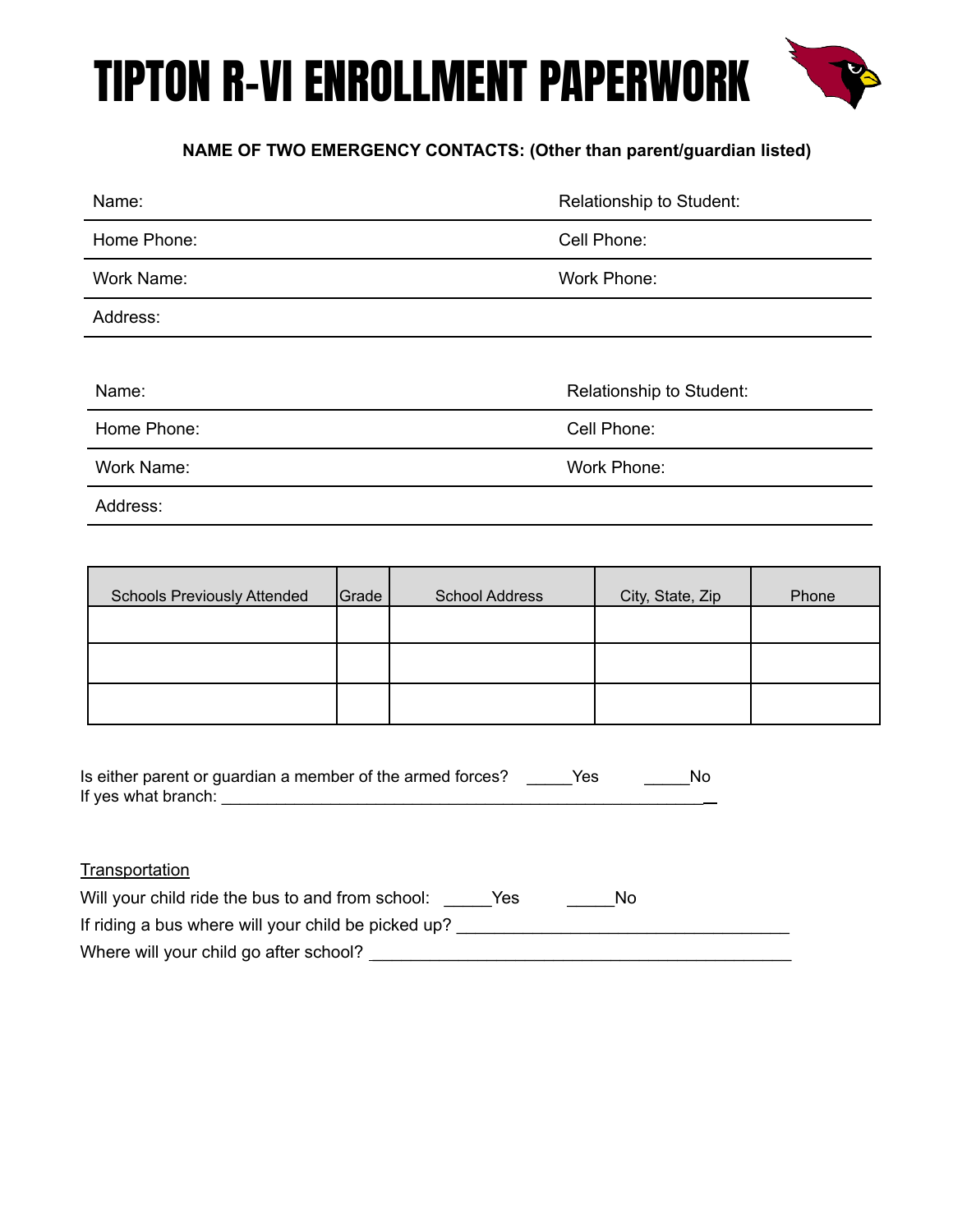### TIPTON R-VI ENROLLMENT PAPERWORK **DECLARATION OF LEGAL RESIDENCE TIPTON R-VI SCHOOL DISTRICT**

| Student<br>Name:                            |       | Grade:    |  |
|---------------------------------------------|-------|-----------|--|
| Home<br>Address:                            |       |           |  |
| Phone<br>Number:                            |       |           |  |
| Name of Individual w/ whom student resides: |       |           |  |
| Relationship: (check one) _____Parent       | Legal | Custodial |  |

If you checked "legal guardian" above, you must provide a copy of the court order appointing you as a guardian. If a petition for guardianship is in the process of being filed, you must provide a copy of the filed petition for guardianship.

If you checked "custodial adult", you must provide a power of attorney stating you have been given the authority to make all educational and medical decisions. The power of attorney must state that the student will be living at your domicile full-time.

- 1. I declare that my legal residence is that given above and the student (s) named above lives with me full-time at the address given above. I also declare that the information is correct and give permission for the school official to verify if question arises.
- 2. I understand that if this student is admitted under false information, she/he is not legally enrolled and will not be allowed to continue attending school.
- 3. I understand that if there is any complaint about the students residence or anY reason for the *school* district to believe enrollment is not permissible under the Public School Law or Tipton R—VI Public School policies, the district will take action to further verify residence, including but not limited to, following-up visits to the residence by school officials.
- 4. I understand that retroactive tuition can be charged if my residence is found to be in non-compliance with school law.

I hereby certify that I have read the above statement and understand that I am required to list my present home address. I further certify by my signature that the information I have provided on this form is true and correct and that I shall notify the school if my address is changed at any time during the school year.

Signature of Parent, Guardian, Custodial Adult **Date** Date Date

#### For Office Use Only:

Complete this section if the relationship is that of an individual other than a parent.

Legal guardianship court papers presented and verification that state requirements have been met.

\_\_\_\_\_Affidavit on file by custodial adult

Other: \_\_\_\_\_\_\_\_\_\_\_\_\_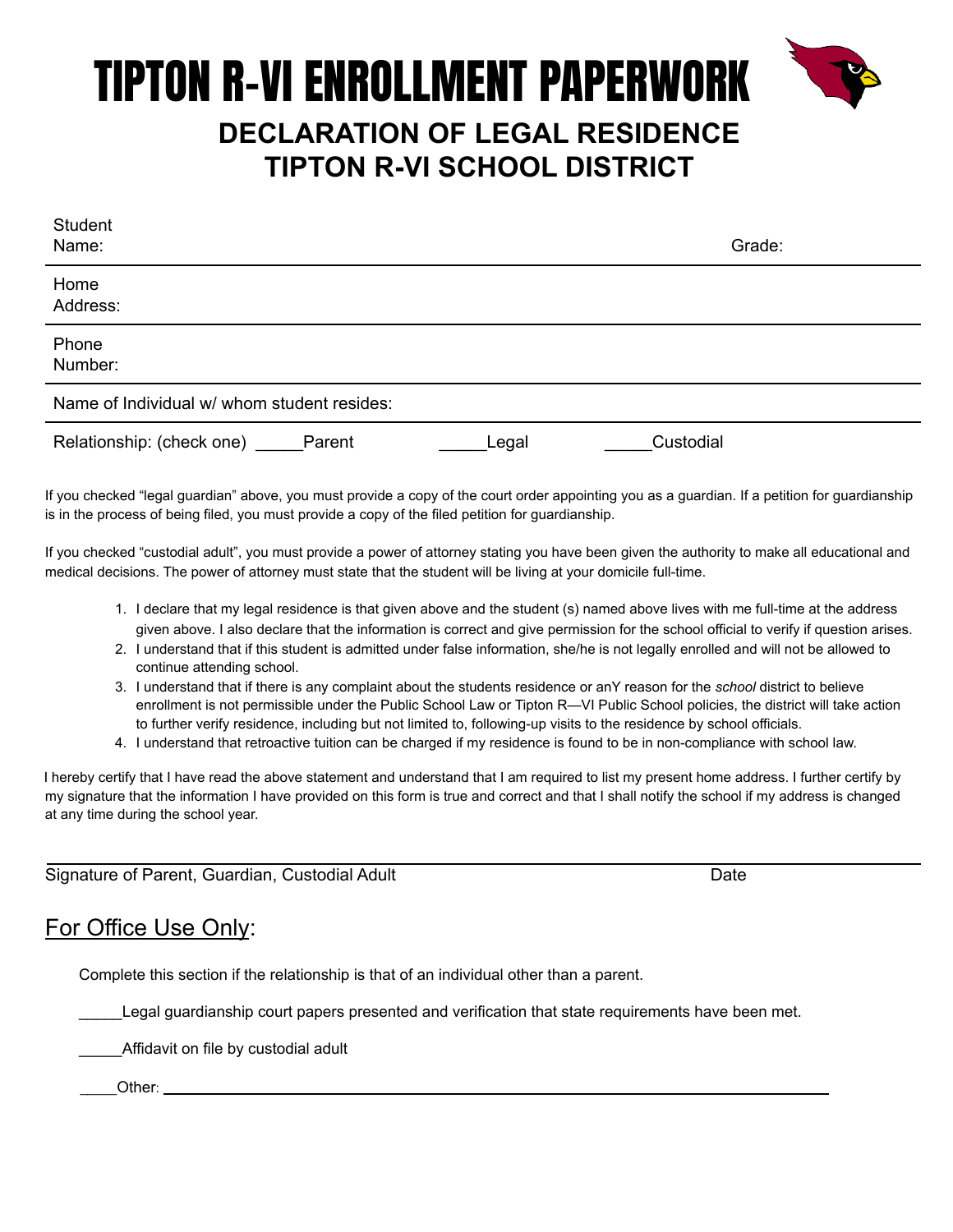

TIPTON R-VI SCHOOL DISTRICT PARENT AGREEMENT: Electronic web access agreement for viewing student information via the school district parent portal.

I am requesting access to my child/children's student information on the Tipton R-VI School District Parent Portal website.

I have read the *Acceptable use Policy/User Guidelines for the Parent Portal* and agree to abide by and support the expectations. I understand that for security purposes the District reserves the right to change user passwords or deny parent/guardian access at any time. By signing this agreement I, as parent/guardian, release the School District from any and all liability for damages arising out of the unauthorized access to my parent/guardian account.

I agree that I will not share my password or allow anyone other than myself to use the account including my own child/children.

If my account becomes locked I will email the district's help line and request the account be unlocked or repaired. I will provide the "Personal Login ID" given to me at the time the account was created and answer questions to verify any identity.

I have checked that the computer I will be using to access the Internet site for viewing student information meets or exceeds the minimum requirements as identified in the user guidelines and that the school district is not responsible for assisting with technical difficulties on my home computer.

Please list the names of your child/children currently enrolled in Tipton R-VI School District and residing at the address listed below. The information given on this form must match the enrollment information you provided on your registration form.

| <b>Residence Address</b> |  |
|--------------------------|--|
| Email Address:           |  |
| Home Phone:              |  |
| Cell Phone:              |  |

| <b>Child's First Name</b> | <b>Child's Last Name</b> | <b>Birth Date</b> | <b>School Attending</b> |
|---------------------------|--------------------------|-------------------|-------------------------|
|                           |                          |                   |                         |
|                           |                          |                   |                         |
|                           |                          |                   |                         |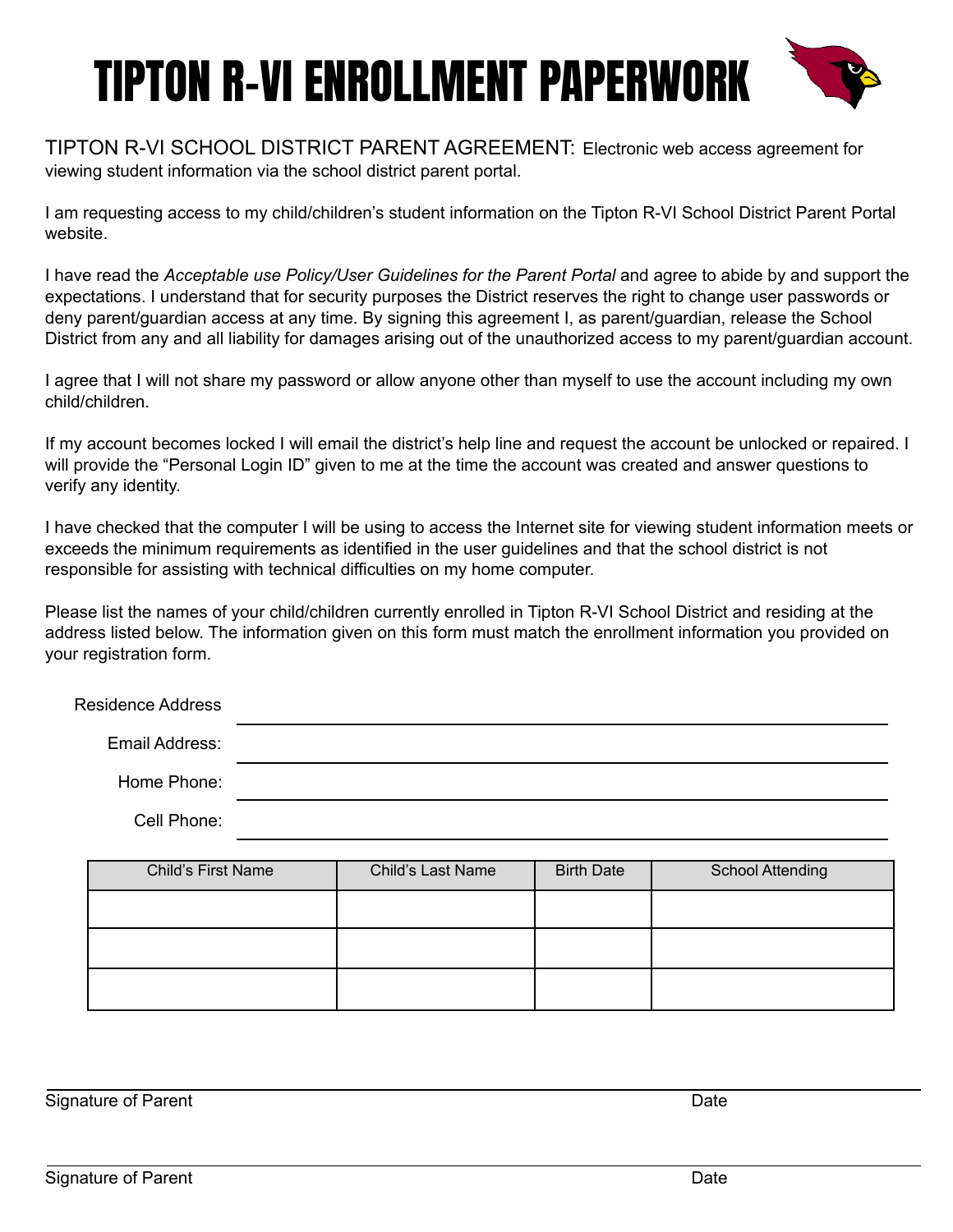### TIPTON R-VI ENROLLMENT PAPERWORK **TIPTON SCHOOL DISTRICT PHOTO & VIDEO RELEASE FORM**

Tipton School District captures pictures of students for the purpose of student recognition in area newspapers and publications. Pictures or videos may be also used in publications, presentations, videos, or in the Tipton School District website in order to publicize student activities and recognize student achievement. We also use pictures to describe the schools' vocational, academic and athletic programs to possible future students. Images are sometimes made available for purchase for minimal cost and funds received from these sales are used to support the journalism program. Your signature below is appreciated.

By signing this agreement, I agree to have no claim to photographs or reproductions of photographs and give permission for the Tipton Middle/High School publications, publicity campaigns and fundraising, as the school deems appropriate.

I do not expect compensation and no representation or promise of compensation has been made.

Name of Student (please print)

Signature of Student

Signature of Parent /Guardian

Date Year of Graduation

#### **This release form is valid from the date signed until graduation date.**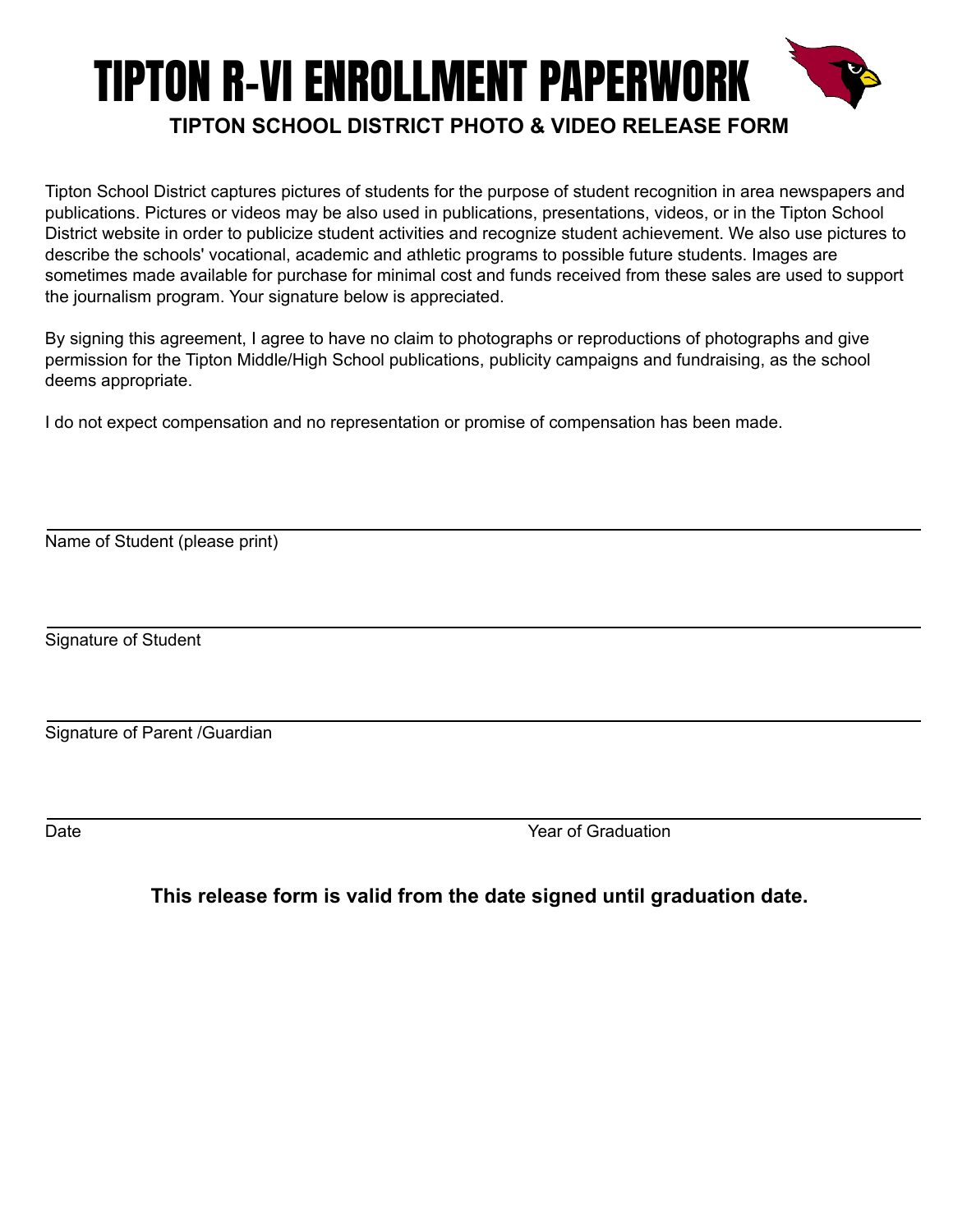

FILE: EHB -AF1 **Critical** 

#### **TECHNOLOGY USAGE**

*(Parent/Guardian Technology A*greement)

I have read the Tipton R-VI School District Technology Usage policy and procedure. I understand that violation of these provisions may result in disciplinary action taken against my child including, but not limited to, suspension or revocation of my child's access to district technology and suspension or expulsion from school.

I understand that my child's use of the district's technology resources is not private and that the school district may monitor my child's e1ecti'onic communications and all other use of district technology resources. I consent to district interception of or access to all of my child's electronic communications using district technology resources as well as downloaded material and all data stored on the district's technology resources (including deleted files) pursuant to state and federal law, even if the district's technology resources are accessed remotely.

I agree to be responsible for any unauthorized costs arising from use of the district's technology resources by my child. I agree to be responsible for any damages caused by my child's misuse of district technology.

I understand that this form will be effective for the duration of my child's attendance in the district unless revolved or changed by the district or me.

Name of Student:  $\blacksquare$ 

Signature of Parent/Guardian Date Date

*Note: The reader is encouraged to read all policies and/or procedures for related information in this administrative area.*

Implemented:11/15/2004

Revised: 11/13/2017

Tipton R-VI School District Tipton, MO 65081

2017, Missouri School Boards' Association, Registered in U.S. *Cop5'iigl I* Office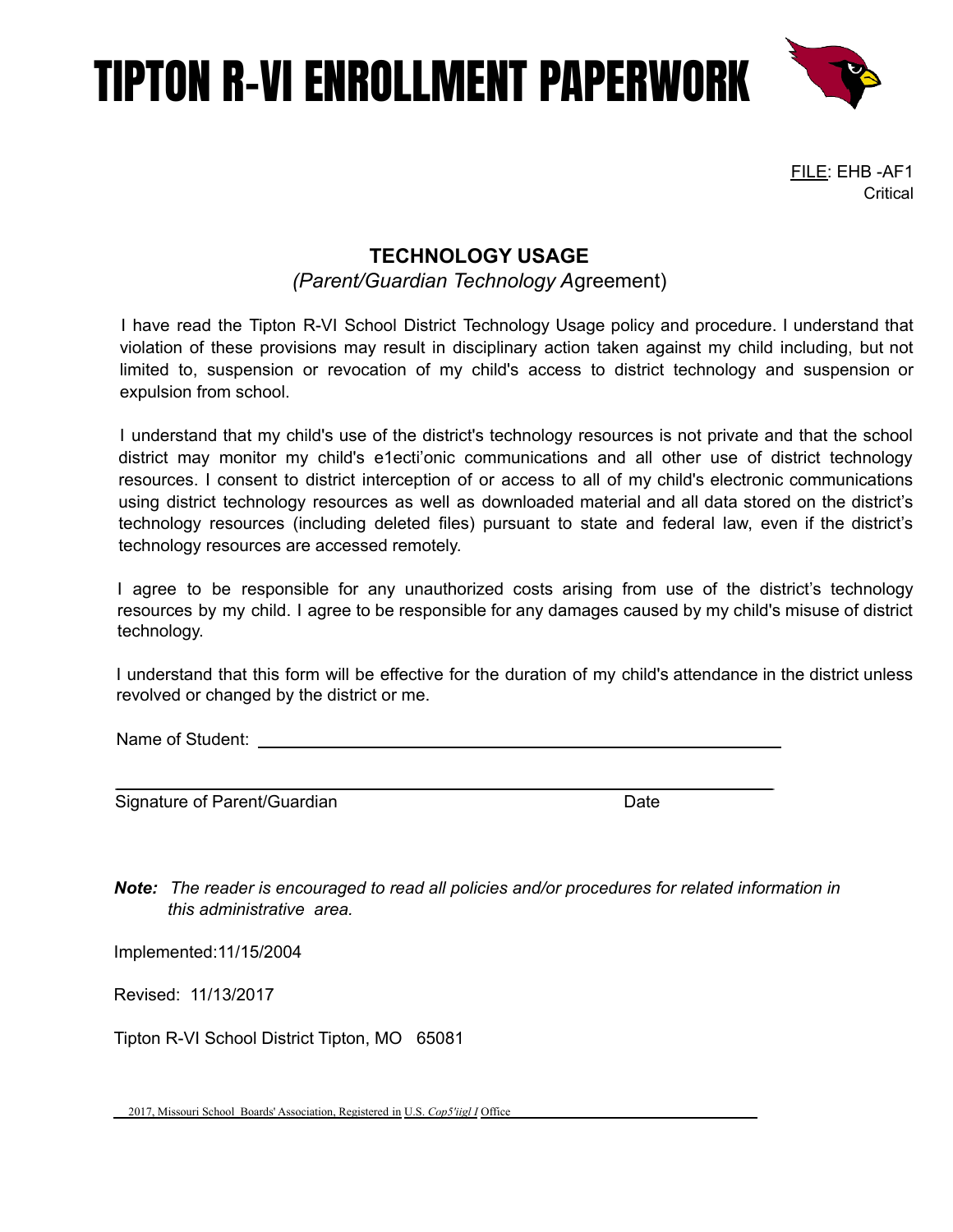

Dear Parent or Guardian:

Our district is required to inform you of information that you, according to the Every Student Succeeds Act of 2015 (Public Law 114-95), have the right to know. Upon your request, our district is required to provide to you in a timely manner the following information:

- Whether your student's teacher has met State qualification and licensing criteria for the grade levels and subject areas in which the teacher provides instruction.
- Whether your student's teacher is teaching under emergency or other provisional status through which State qualification and licensing criteria have been waived.
- Whether your student's teacher is teaching in the field of discipline of the certification of the teacher.
- Whether your child is provided services by paraprofessionals and , if so, their qualifications.

In addition to the information that parents may request, a building receiving Title I.A funds must provide to each individual parent:

- Information on the level of achievement and academic growth of your student, if applicable and available, on each of th estate academic assessments required under Title I.A.
- Timely notice that your student has been assigned, or has been taught for 4 or more consecutive weeks by a teacher who has not met applicable State certification or licensure requirements at the grade level and subject area in which the teacher has been assigned.

Director of Student Services Office: 660-433-4302 Fax: 660-433-5241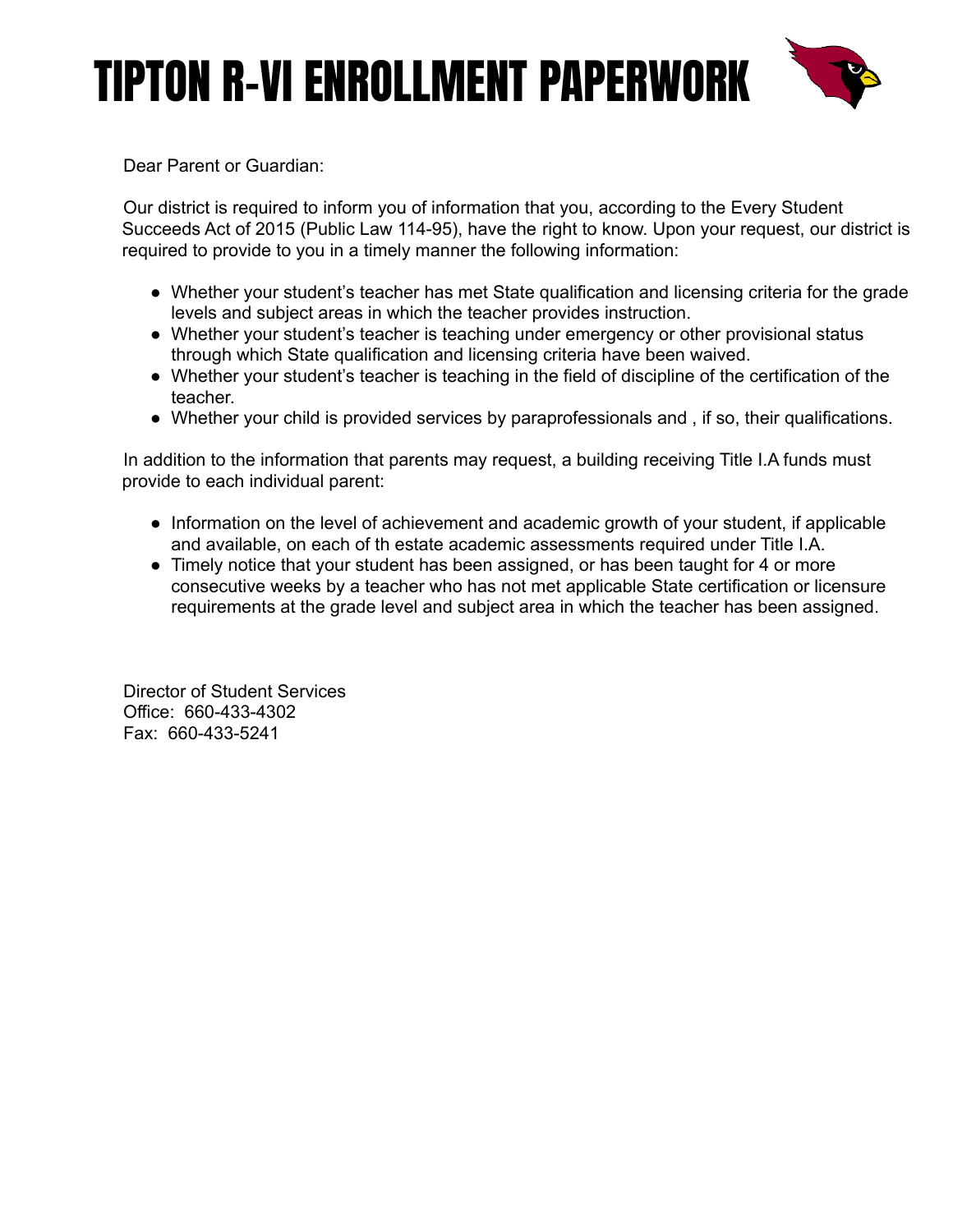| <b>Student Name:</b>         |          |          |           |            | Date: |
|------------------------------|----------|----------|-----------|------------|-------|
| School:                      |          |          |           |            |       |
| Person Completing<br>Survey: | □ Mother | □ Father | □ Student | □ Guardian |       |

Please indicate below if your child was previously receiving any services. Special Services may Include:

| <b>TITLE I READING</b>                                                                                    |  |
|-----------------------------------------------------------------------------------------------------------|--|
| □ No □ Yes                                                                                                |  |
|                                                                                                           |  |
| <b>SPEECH THERAPY</b>                                                                                     |  |
| □ No □ Yes                                                                                                |  |
| <b>TITLE I READING</b>                                                                                    |  |
| □ No   □ Yes                                                                                              |  |
| <b>SPECIAL EDUCATION</b>                                                                                  |  |
|                                                                                                           |  |
|                                                                                                           |  |
|                                                                                                           |  |
| <b>504 PLAN</b>                                                                                           |  |
|                                                                                                           |  |
|                                                                                                           |  |
| <b>GIFTED</b>                                                                                             |  |
|                                                                                                           |  |
|                                                                                                           |  |
| <b>INDIVIDUAL HEALTH PLAN</b>                                                                             |  |
| □ No   □ Yes                                                                                              |  |
|                                                                                                           |  |
| <b>BEHAVIOR SUPPORT PLAN</b>                                                                              |  |
|                                                                                                           |  |
|                                                                                                           |  |
| Please check all that apply:                                                                              |  |
| ○ Student is in foster care △ O Student has Dyslexia △ Student needs a surrogate parent                   |  |
|                                                                                                           |  |
| Does the student use a language other than English? $\Box$ No $\Box$ Yes What Language?                   |  |
| Is a language other than English spoken in the home? □ No □ Yes What Language? ___________________        |  |
| Did the student receive English Learner services at the previous school? □ No □ Yes Grades? _____________ |  |
|                                                                                                           |  |

Please visit with the teacher, counselor, principal, or director of special services if you have any questions or need assistance to arrange the special services that your child needs.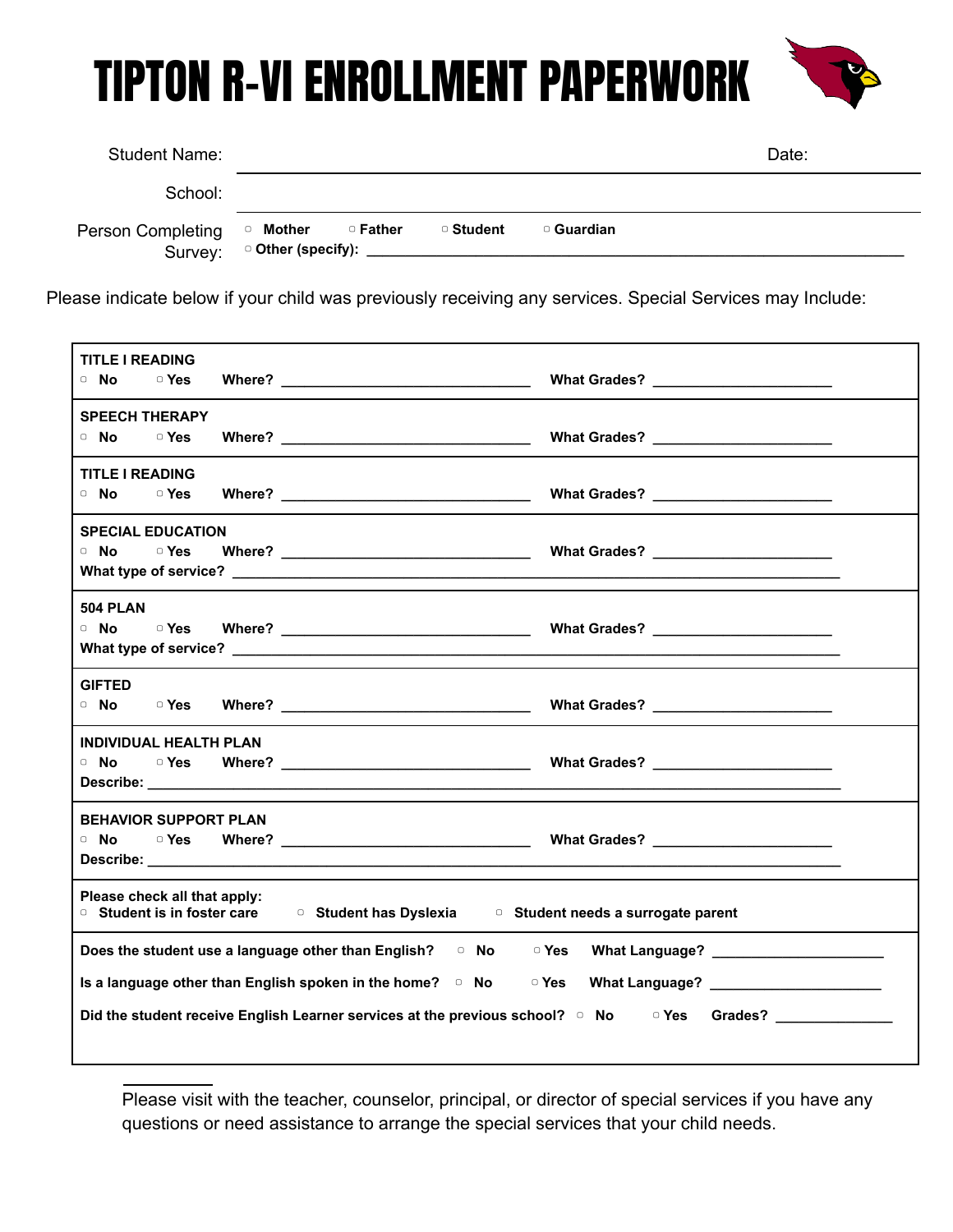

#### **MIGRANT EDUCATION PARENT QUESTIONNAIRE**

| SCHOOL DISTRICT NAME: Tipton R-VI                                                                                                                                                                                                                                                                                                                                                                                                                                                                                                                                   |             |                     | COUNTY-DISTRICT CODE: 068-073 |              |                                                                                        |            |           |
|---------------------------------------------------------------------------------------------------------------------------------------------------------------------------------------------------------------------------------------------------------------------------------------------------------------------------------------------------------------------------------------------------------------------------------------------------------------------------------------------------------------------------------------------------------------------|-------------|---------------------|-------------------------------|--------------|----------------------------------------------------------------------------------------|------------|-----------|
| DISTRICT MIGRANT CONTACT: Nancy Thomas                                                                                                                                                                                                                                                                                                                                                                                                                                                                                                                              |             |                     | <b>ENROLLMENT DATE</b>        |              |                                                                                        |            |           |
| <b>DIRECTIONS</b>                                                                                                                                                                                                                                                                                                                                                                                                                                                                                                                                                   |             |                     |                               |              |                                                                                        |            |           |
| Please complete the following survey information. Your child may be eligible for FREE additional educational services. If you answered yes to any of<br>the questions below, an education representative may contact you to find out whether you, your child, or any member of your family is eligible for<br>FREE additional educational services.<br>Mail the completed form to Migrant Education, Missouri Department of Elementary and Secondary Education, P.O. Box 480, Jefferson City, MO<br>65102. Questions? Contact Grants and Resources at 573-526-6989. |             |                     |                               |              |                                                                                        |            |           |
| <b>RELOCATION HISTORY</b>                                                                                                                                                                                                                                                                                                                                                                                                                                                                                                                                           |             |                     |                               |              |                                                                                        |            |           |
| Have you moved to the school district in the past three (3) years?                                                                                                                                                                                                                                                                                                                                                                                                                                                                                                  |             |                     |                               |              |                                                                                        | $\Box$ Yes | $\Box$ No |
| In any location within the last three (3) years, have you worked in the agriculture or fishing industries? If yes, please<br>choose all that apply:                                                                                                                                                                                                                                                                                                                                                                                                                 |             |                     |                               |              |                                                                                        | $\Box$ Yes | □No       |
| If you have not worked in the agriculture or fishing industries in the past, do you plan to engage in this type of work soon?                                                                                                                                                                                                                                                                                                                                                                                                                                       |             |                     |                               |              |                                                                                        | $\Box$ Yes | $\Box$ No |
| In the last three (3) years have you worked or are you currently working in any of these areas? If so, which ones? (please circle)                                                                                                                                                                                                                                                                                                                                                                                                                                  |             |                     |                               |              |                                                                                        |            |           |
| <b>Milking Cows</b><br>Pork, beef processing<br>Planting/Harvesting Crops<br>Nursery/Greenhouse                                                                                                                                                                                                                                                                                                                                                                                                                                                                     |             |                     |                               |              |                                                                                        |            |           |
| Planting, harvesting or ginning<br>Chicken processing, feeding<br>Harvesting and packing apples<br>Other:<br>poultry, gathering eggs, working<br>cotton<br>in a hatchery<br>Potatoes<br>trees                                                                                                                                                                                                                                                                                                                                                                       |             |                     |                               |              | Fruit and vegetable processing<br>Feeding Livestock<br>Growing, tending to and felling |            |           |
| <b>PARENT INFORMATION</b>                                                                                                                                                                                                                                                                                                                                                                                                                                                                                                                                           |             |                     |                               |              |                                                                                        |            |           |
| PARENTS/GUARDIANS                                                                                                                                                                                                                                                                                                                                                                                                                                                                                                                                                   |             |                     |                               |              |                                                                                        |            |           |
| <b>ADDRESS</b>                                                                                                                                                                                                                                                                                                                                                                                                                                                                                                                                                      | <b>CITY</b> |                     |                               | <b>STATE</b> |                                                                                        | ZIP        |           |
| HOME PHONE                                                                                                                                                                                                                                                                                                                                                                                                                                                                                                                                                          |             | PLACE OF EMPLOYMENT |                               |              |                                                                                        |            |           |
| NUMBER OF CHILDREN IN HOME                                                                                                                                                                                                                                                                                                                                                                                                                                                                                                                                          |             |                     |                               | DATE OF MOVE |                                                                                        |            |           |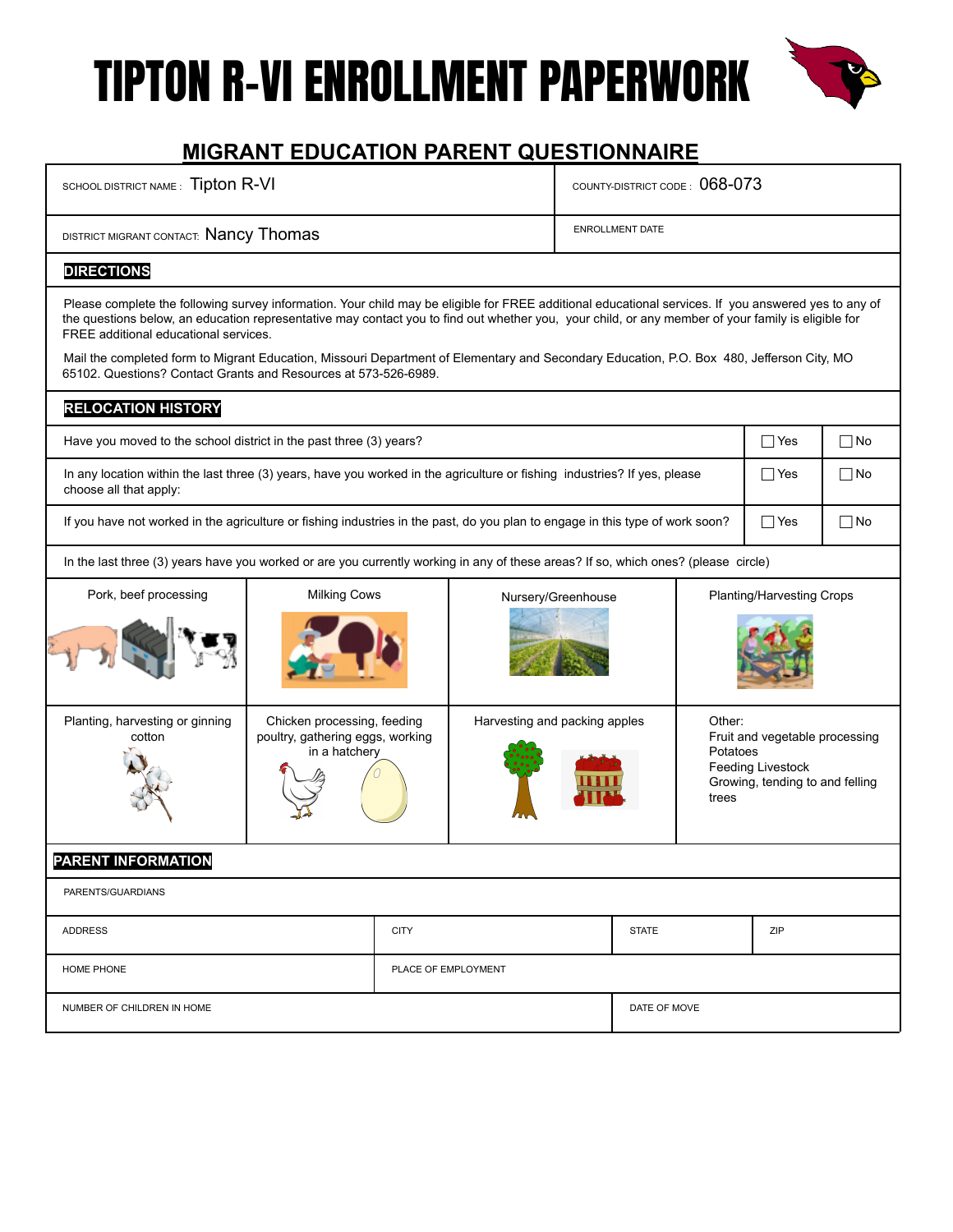

#### **STUDENT INFORMATION**

| <b>NAME OF CHILD</b> | <b>BIRTHDATE</b> | <b>SCHOOL BUILDING</b> | <b>GRADE</b> |
|----------------------|------------------|------------------------|--------------|
|                      |                  |                        |              |
|                      |                  |                        |              |
|                      |                  |                        |              |

The Department of Elementary and Secondary Education does not discriminate on the basis of race, color, religion, gender, national origin, age, or disability in its programs and activities. Inquiries related to Department programs and to the location of services, activities, and facilities that are accessible by persons with disabilities may be directed to the Jefferson State Office Building, Office of the General Counsel,<br>Coord email civilrights@dese.mo.gov.

MO 500-3129 (04/2019)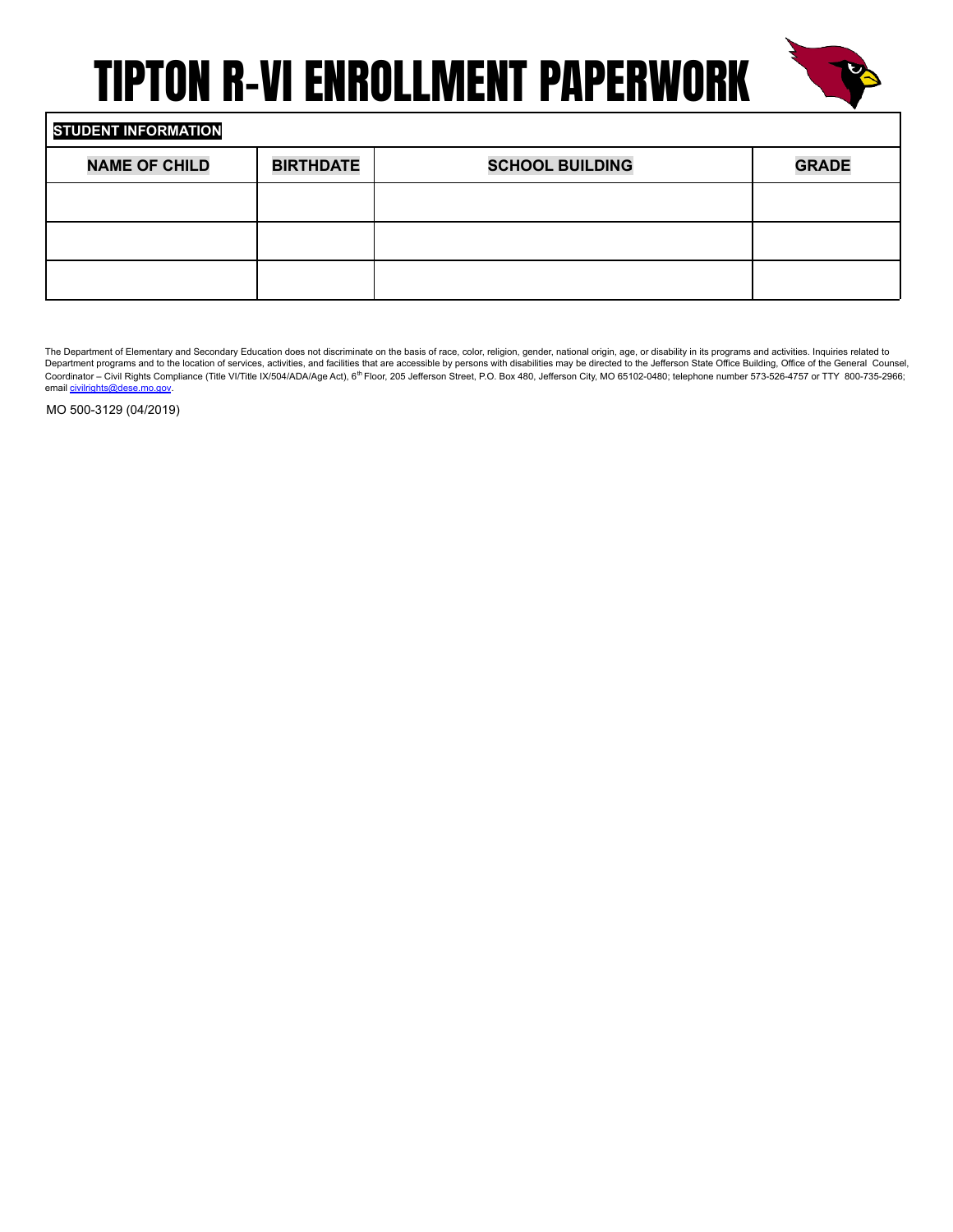

#### **STUDENT HOME LANGUAGE SURVEY**

| <b>Student Name:</b>         |                           |                                                    |           |            |               | Date:               |
|------------------------------|---------------------------|----------------------------------------------------|-----------|------------|---------------|---------------------|
| School:                      |                           |                                                    |           |            | □ New Student | □ Returning Student |
| Person Completing<br>Survey: | Mother<br>$\hfill\square$ | □ Father<br>□ Other (specify): ___________________ | □ Student | □ Guardian |               |                     |

Please indicate the best answer to each question as it pertains to the student and provide any additional information:

| 1. Was the first language you learned English?                                                                                                                                                                                       |
|--------------------------------------------------------------------------------------------------------------------------------------------------------------------------------------------------------------------------------------|
|                                                                                                                                                                                                                                      |
| 2. Can you speak a language other than English?                                                                                                                                                                                      |
|                                                                                                                                                                                                                                      |
| 3. Is any language other than English used at home?                                                                                                                                                                                  |
|                                                                                                                                                                                                                                      |
| 4. Which language do you use most often with friends?                                                                                                                                                                                |
|                                                                                                                                                                                                                                      |
| 5. Which language do you use most often with parents?                                                                                                                                                                                |
|                                                                                                                                                                                                                                      |
| 6. Which language do you use most often with relatives?                                                                                                                                                                              |
|                                                                                                                                                                                                                                      |
| 7. Have you attended school in another country other than the United States?                                                                                                                                                         |
|                                                                                                                                                                                                                                      |
| 8. Have you attended another school in the United States?                                                                                                                                                                            |
|                                                                                                                                                                                                                                      |
| 9. Have you attended another school in Missouri?                                                                                                                                                                                     |
|                                                                                                                                                                                                                                      |
| 10. Please list any special programs you have participated in at school:                                                                                                                                                             |
| <b>Department Construct Construct Construct Constructed Constructed Constructed Constructs Construct Construct Construct Construct Construct Construct Construct Construct Construct Construct Construct Construct Construct Con</b> |
|                                                                                                                                                                                                                                      |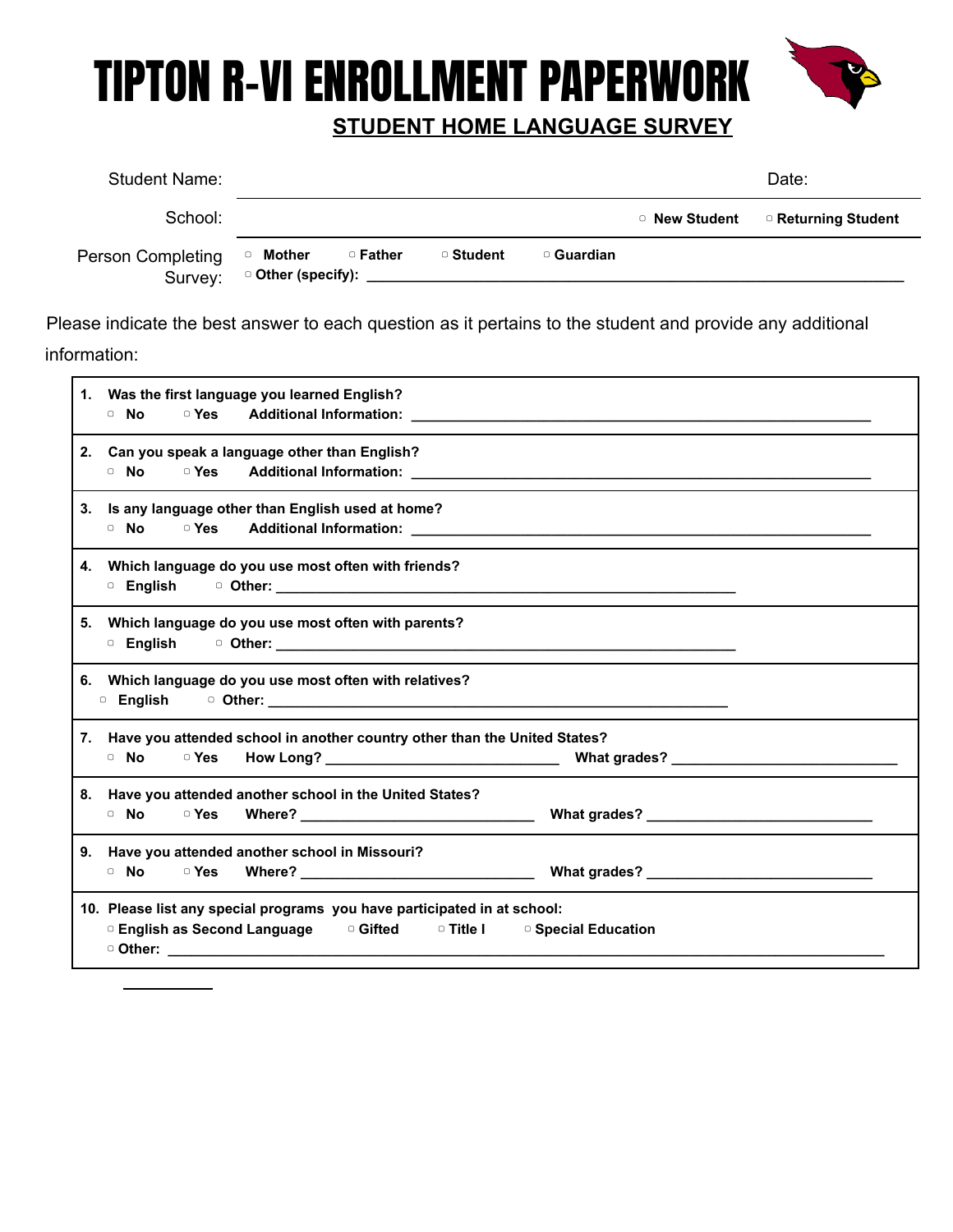### TIPTON R-VI ENROLLMENT PAPERWORK **HOMELESS SCREENING FORM**



#### Student Name:

Date: School: □ New student □ Returning student

The Every Student Succeeds Act (ESSA) defines the term "homeless children and youth" as individuals who lack a fixed, regular, and adequate nighttime residence including:

- children and youths who are sharing the housing of other persons due to loss of housing, economic hardship, or a similar reason; are living in motels, hotels, trailer parks, or camping grounds due to the lack of alternative adequate accommodations; are living in emergency or transitional shelters; or are abandoned in hospitals;
- children and youths who have a primary nighttime residence that is a public or private place not designed for or ordinarily used as a regular sleeping accommodation for human beings…;
- children and youths who are living in cars, parks, public spaces, abandoned buildings, substandard housing, bus or train stations, or similar settings.

| Please answer the following questions:                                                                                                                                                        |                                                                                  |           |            |
|-----------------------------------------------------------------------------------------------------------------------------------------------------------------------------------------------|----------------------------------------------------------------------------------|-----------|------------|
| 1. Is the current address temporary?                                                                                                                                                          |                                                                                  | $\Box$ No | $\Box$ Yes |
| 2. Are you living in shared housing with friends or family members?                                                                                                                           |                                                                                  | $\Box$ No | $\Box$ Yes |
| 3. If yes, please check the reason(s) below:<br>Economic situation<br>П.                                                                                                                      | $\Box$ Temporarily waiting for<br>house/apartment                                |           |            |
| $\Box$ Provide care for a family member<br>$\Box$ Loss of employment<br>$\Box$ Other:                                                                                                         | $\Box$ Living with boyfriend or girlfriend<br>$\Box$ Parent/guardian is deployed |           |            |
| 4. Are you currently residing at a motel, hotel, trailer park, or<br>campground due to the lack of alternative adequate<br>accommodations?                                                    |                                                                                  | $\Box$ No | $\Box$ Yes |
| 5. Are you currently residing in an emergency or transitional shelter?                                                                                                                        |                                                                                  | $\Box$ No | $\Box$ Yes |
| 6. Has this student been abandoned in a hospital?                                                                                                                                             |                                                                                  | $\Box$ No | $\Box$ Yes |
| 7. Is your primary nighttime residence a public or private place not<br>$\Box$ No<br>$\Box$ Yes<br>designated for or ordinarily used as a regular sleeping<br>accommodation for human beings? |                                                                                  |           |            |
| 8. Are you currently living in a car, park, public space, abandoned<br>buildings, substandard housing, bus or train station or similar setting?                                               |                                                                                  | $\Box$ No | $\Box$ Yes |

\_\_\_\_\_\_\_\_\_\_\_\_\_\_\_\_\_\_\_\_\_\_\_\_\_\_\_\_\_\_\_\_\_\_\_\_\_\_\_\_\_\_\_\_\_\_\_\_\_\_\_\_\_\_\_\_\_\_\_\_\_\_\_\_\_\_\_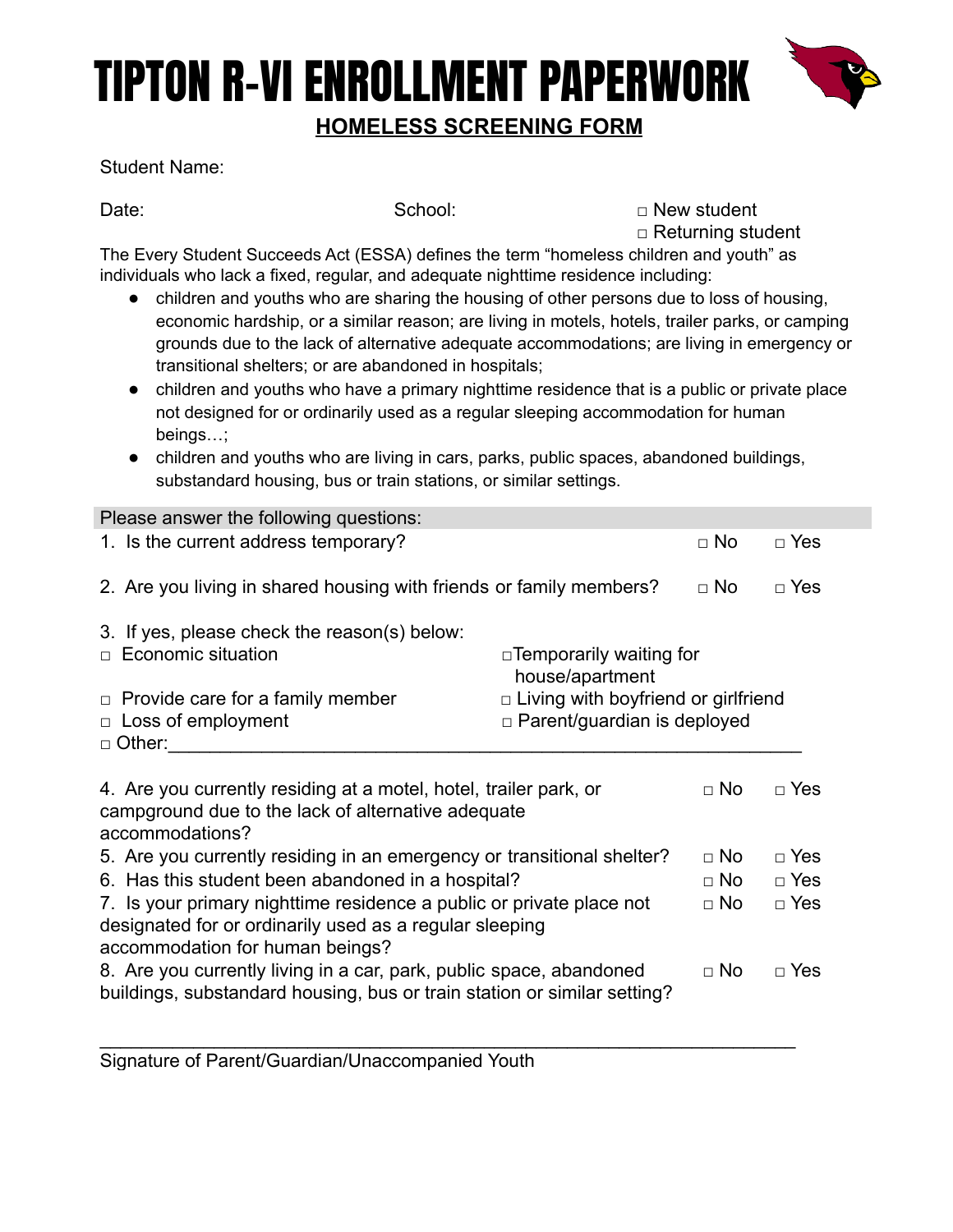

#### TIPTON HEALTH INVENTORY & RELEASE

|                                                                                                                                                                                                                                                                                  | To assist in providing health services at school, please complete and return to the school nurse. |                                                                               |                                                                                                           |                                   |
|----------------------------------------------------------------------------------------------------------------------------------------------------------------------------------------------------------------------------------------------------------------------------------|---------------------------------------------------------------------------------------------------|-------------------------------------------------------------------------------|-----------------------------------------------------------------------------------------------------------|-----------------------------------|
| Student:                                                                                                                                                                                                                                                                         |                                                                                                   |                                                                               | Date of Birth:                                                                                            | Grade:                            |
| Parent:                                                                                                                                                                                                                                                                          |                                                                                                   |                                                                               |                                                                                                           |                                   |
| Address:                                                                                                                                                                                                                                                                         |                                                                                                   |                                                                               |                                                                                                           |                                   |
| Mother:                                                                                                                                                                                                                                                                          | Home $#$ :                                                                                        | Cell #:                                                                       |                                                                                                           | Work #:                           |
| Father:                                                                                                                                                                                                                                                                          | Home $#$ :                                                                                        | Cell #:                                                                       |                                                                                                           | Work #:                           |
|                                                                                                                                                                                                                                                                                  |                                                                                                   |                                                                               |                                                                                                           |                                   |
|                                                                                                                                                                                                                                                                                  |                                                                                                   | TWO EMERGENCY NUMBERS (if unable to reach parents)                            |                                                                                                           |                                   |
| Name:                                                                                                                                                                                                                                                                            |                                                                                                   |                                                                               | Phone #:                                                                                                  |                                   |
| Name:                                                                                                                                                                                                                                                                            |                                                                                                   |                                                                               | Phone #:                                                                                                  |                                   |
|                                                                                                                                                                                                                                                                                  |                                                                                                   |                                                                               |                                                                                                           |                                   |
|                                                                                                                                                                                                                                                                                  |                                                                                                   |                                                                               |                                                                                                           |                                   |
|                                                                                                                                                                                                                                                                                  |                                                                                                   | Does student have medical and/or dental coverage? Please check all that apply |                                                                                                           |                                   |
|                                                                                                                                                                                                                                                                                  | *Insurance Coverage: Private                                                                      | Medicaid                                                                      | None                                                                                                      |                                   |
| *Dental Coverage:                                                                                                                                                                                                                                                                | <b>Private</b>                                                                                    | <b>Medicaid</b>                                                               | <b>Example 18</b> None                                                                                    |                                   |
|                                                                                                                                                                                                                                                                                  |                                                                                                   |                                                                               | If you do not have insurance would you like the School Nurse to assist you with some health care options? | YES / NO                          |
|                                                                                                                                                                                                                                                                                  |                                                                                                   |                                                                               | Does your child have, or has your child had any of the following conditions? Check all that apply         |                                   |
| □ ADD/ADHD                                                                                                                                                                                                                                                                       |                                                                                                   | □ Chicken Pox                                                                 | <sup>o</sup> Gastrointestinal                                                                             | <sup>o</sup> Physical Limitations |
| <sup>o</sup> Allergy - Bee/Wasp                                                                                                                                                                                                                                                  |                                                                                                   | <sup>o</sup> Color Blindness                                                  | <sup>o</sup> Hearing Impaired                                                                             | □ Sickle Cell Anemia              |
|                                                                                                                                                                                                                                                                                  |                                                                                                   | □ Cystic Fibrosis                                                             | Left/Right/Both                                                                                           | $\circ$ Scoliosis                 |
|                                                                                                                                                                                                                                                                                  |                                                                                                   | <sup>o</sup> Diabetes - Type1/2                                               | □ Heart Disease/Defect                                                                                    | <sup>o</sup> Sinus Problems       |
|                                                                                                                                                                                                                                                                                  |                                                                                                   | □ Ear Tubes                                                                   | <sup>o</sup> Hemophelia                                                                                   | □ Spina Bifida                    |
|                                                                                                                                                                                                                                                                                  |                                                                                                   | <b>Eating Disorder</b>                                                        | <sup>o</sup> Hepatitis A                                                                                  | <b>D</b> Tuberculosis             |
|                                                                                                                                                                                                                                                                                  |                                                                                                   | □ Epilepsy/Seizures                                                           | <sup>o</sup> Hepatitis B                                                                                  | □ Ulcers                          |
|                                                                                                                                                                                                                                                                                  |                                                                                                   | Date of Last: _______                                                         | <sup>o</sup> Immune Deficiency                                                                            | <sup>o</sup> Vision Problems      |
|                                                                                                                                                                                                                                                                                  |                                                                                                   | □ Eczema/Psoriasis                                                            | <b>Disorder</b>                                                                                           | Glasses/Contacts                  |
|                                                                                                                                                                                                                                                                                  |                                                                                                   | □ Frequent Cough                                                              | <b>DI Kidney Disorder</b>                                                                                 | Other _________                   |
|                                                                                                                                                                                                                                                                                  |                                                                                                   | □ Frequent                                                                    | <sup>o</sup> Liver Disorder                                                                               | Other ___________                 |
|                                                                                                                                                                                                                                                                                  |                                                                                                   | Diarrhea/Vomiting                                                             | <sup>o</sup> Mood Disorder                                                                                |                                   |
| <sup>o</sup> Allergy - Food<br><sup>o</sup> Allergy - Medication<br><sup>o</sup> Allergy - Seasonal<br><sup>o</sup> Allergy - Other<br>□ Anemia<br>□ Arthritis<br><sup>o</sup> Asthma - Doctor Diagnosed<br>□ Autism<br><b>Blood Disorder</b><br>□ Bone/Joint<br>□ Bowel/Bladder |                                                                                                   | <b>Frequent Ear</b>                                                           | <sup>o</sup> Muscular Dystrophy                                                                           |                                   |
| □ Cancer/Leukemia                                                                                                                                                                                                                                                                |                                                                                                   | <b>Aches/Infections</b>                                                       | <b>Indianal Migraines</b>                                                                                 |                                   |
| □ Cerebral Palsy                                                                                                                                                                                                                                                                 |                                                                                                   | □ Frequent Headaches<br>(Not migraines)                                       | <sup>o</sup> Nosebleeds                                                                                   |                                   |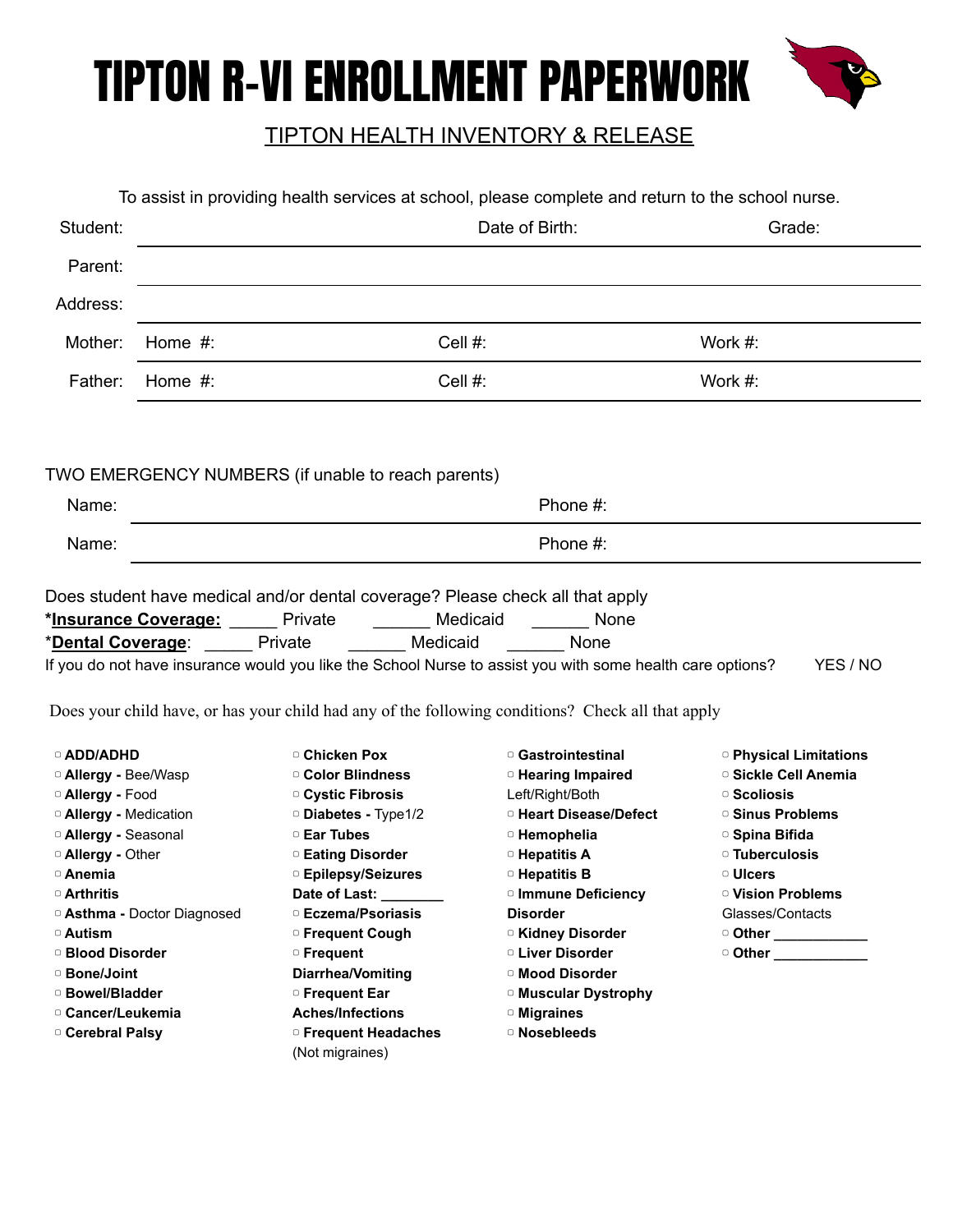

Please describe above health conditions (List any restrictions to diet or PE)

Does your child require special appliance, such as braces, shoes, wheelchair or other equipment? Yes/No

Does your child take daily medication at home Yes/No At School? Yes/No For emergency use? Yes/No

Please list medication, reason and dose:

**MEDICATION PERMISSION:** Do you give your permission for the school nurse, or one of the school's qualified staff members, to administer medication to your son/daughter as needed for mild pain/discomfort? **PLEASE SIGN BELOW:**

| <b>Tylenol</b> |  | <b>Ibuprofen</b> | <b>Tums/Pepto</b> | <b>Cough Drops</b> |
|----------------|--|------------------|-------------------|--------------------|
|----------------|--|------------------|-------------------|--------------------|

If your child presents COVID 19 symptoms, do you give permission for your child to be tested at Tipton R-VI School District? **YES / NO**

Emergency Administration Only: \_\_\_\_\_\_ Epi-Pen \_\_\_\_\_\_ Albuterol

In the event my child is injured or becomes ill & needs medical attention, for any reason I cannot be contacted, this Authorization will serve as release to the school to call the ambulance service for the purpose of conveying my child to the hospital & authorize medical treatment to my child. I fully understand I shall be responsible for all cost of ambulance service, all medical care and/or treatment provided to my child in case of an emergency.

| -<br>$\overline{\phantom{0}}$<br>ame<br>,,,,,<br>IΝ'n<br>. | <b>Contract Contract Contract Contract</b><br>--<br>. |  |
|------------------------------------------------------------|-------------------------------------------------------|--|
|                                                            |                                                       |  |

Hospital Choice:

Parent/Guardian Signature **Date** Date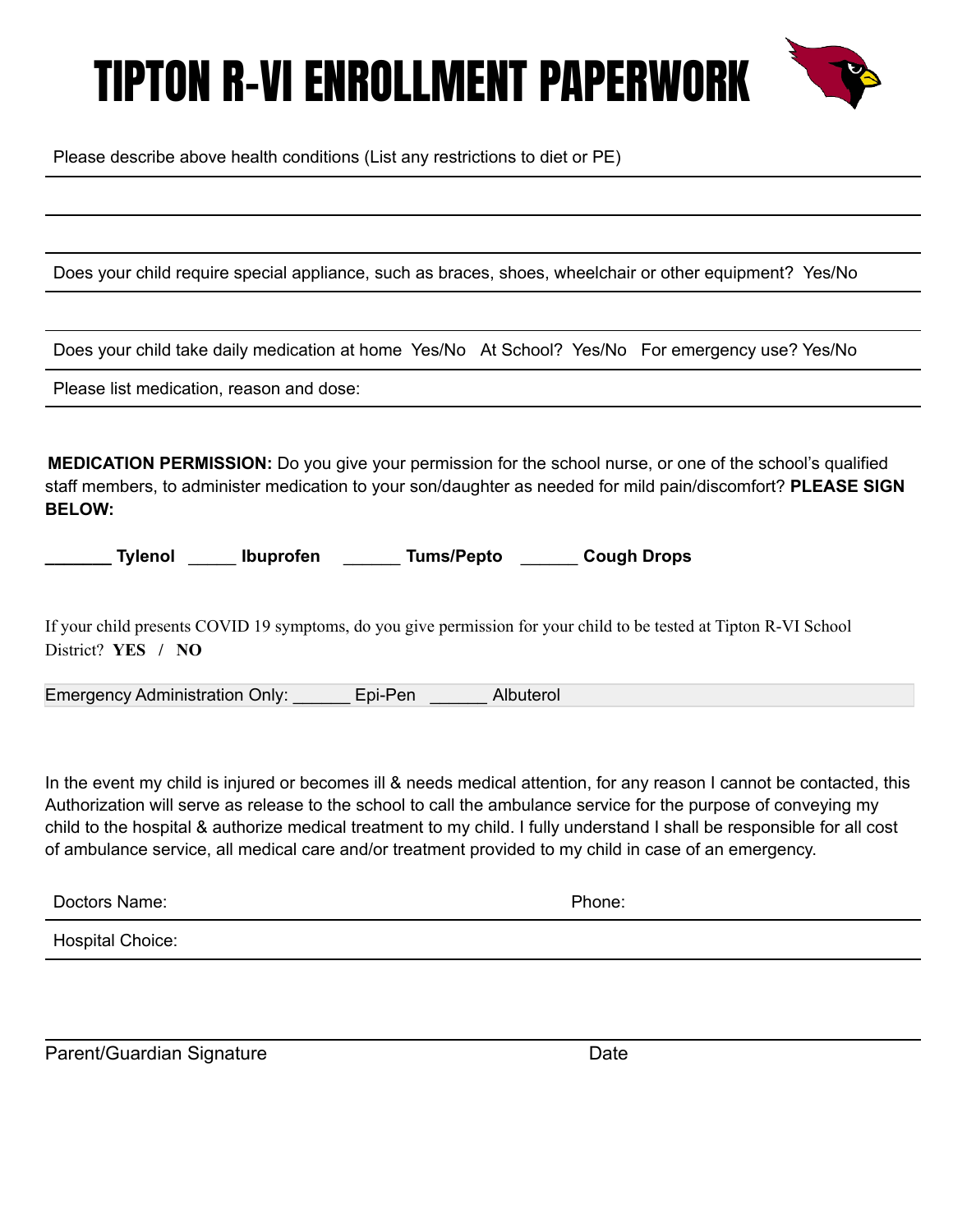



*MU healthcare System* 1420 West Ashley *Road,* Boonville, MO, 65233 (660) 882-3420 Matt Rowlett, MS, ATC, LAT

Dear Athlete and Parent/Guardian,

In athletics, injuries are a frequent *occurrence* Our school has the privilege to a licensed athletic trainer. This individual possesses a four year undergraduate degree, national certification, and a Missouri athletic trainer license. Under the direction of a licensed physician, licensed athletic trainers are trained to prevent, recognize, care, manage, treat, and rehabilitate sports injuries. Athletic trainers have many roles and capabilities; in coordination with appropriate health care personnel they are qualified to assess, treat, and safely return athletes to competition.

The athlete and/or parent(s)/guardian(s) understand that participation in athletics can be dangerous, and that the athlete could be risking bodily injury and even sudden death by participating. Participation in a sport is strictly voluntary- The athlete and/or the parent(s)/guardians(s) hereby assume full responsibility for any and all injuries and other losses that the athlete may suffer because of participation in athletics and release the athletic trainer *mom* any claim or liability for any injury or other loss that the athlete may suffer due to participation in athletics, regardless of the cause of the injury or other loss. The athlete and/or the parent(s)/guardian(s) also agree to hold harmless the athletic trainer from any and all liability, damages, and expenses which may be caused to pay or incur as a result of any claim that may arise from the athlete's participation in athletics and to waive any litigation arising out of such activities

Permission is hereby granted to Mizzou Physical Therapy and Sports Medicine athletic trainers:

• to provide athletic training services in the form of care, treatment, evaluation, management, and rehabilitation of any acute sports injury suffered by the athlete designated below , and

• to make an emergency referral to an appropriate physician if, in the opinion of the athletic trainer, immediate treatment or further evaluation is necessary.

*"This* authorization will need to be completed annually.

| Athlete:                  | School: |
|---------------------------|---------|
| Guardian Name<br>Printed: |         |
| Guardian<br>Signature:    |         |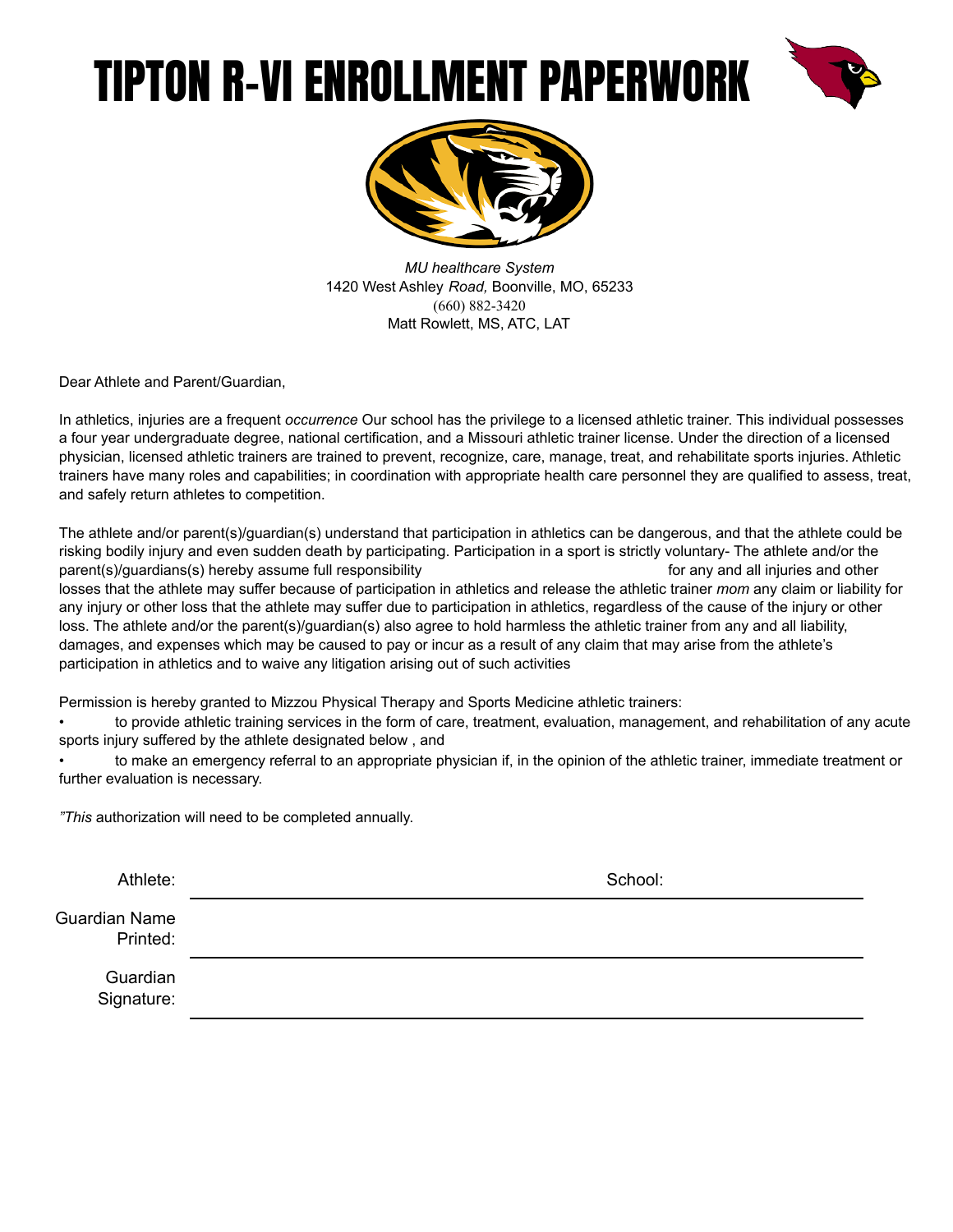

| Contact<br>Information:   | Please fill in the preferred method(s) for emergency and non-emergency situations. |                          |
|---------------------------|------------------------------------------------------------------------------------|--------------------------|
| Guardian Name<br>Printed: |                                                                                    | Relationship to Athlete: |
| Cell #:                   | Home $#$ :                                                                         | Work $#$ :               |
| Email:                    |                                                                                    |                          |

#### Release of Protected Health Information

I authorize Mizzou Physical Therapy and Sports Medicine athlete interns to review *my* medical records and other protected health information as it relates to the services they are providing. In addition, I understand my consent to the authorization or failure to consent will not impact the pa2dpation of the athlete in this program.

You may revoke this authorization at any time (with written notice to the address.at the top of this form except the event that information has already been viewed in reliance on this authorization.

Athlete Name: School:

Printed Name of Guardian/Parent:

Signature of Guardian/Parent: Date: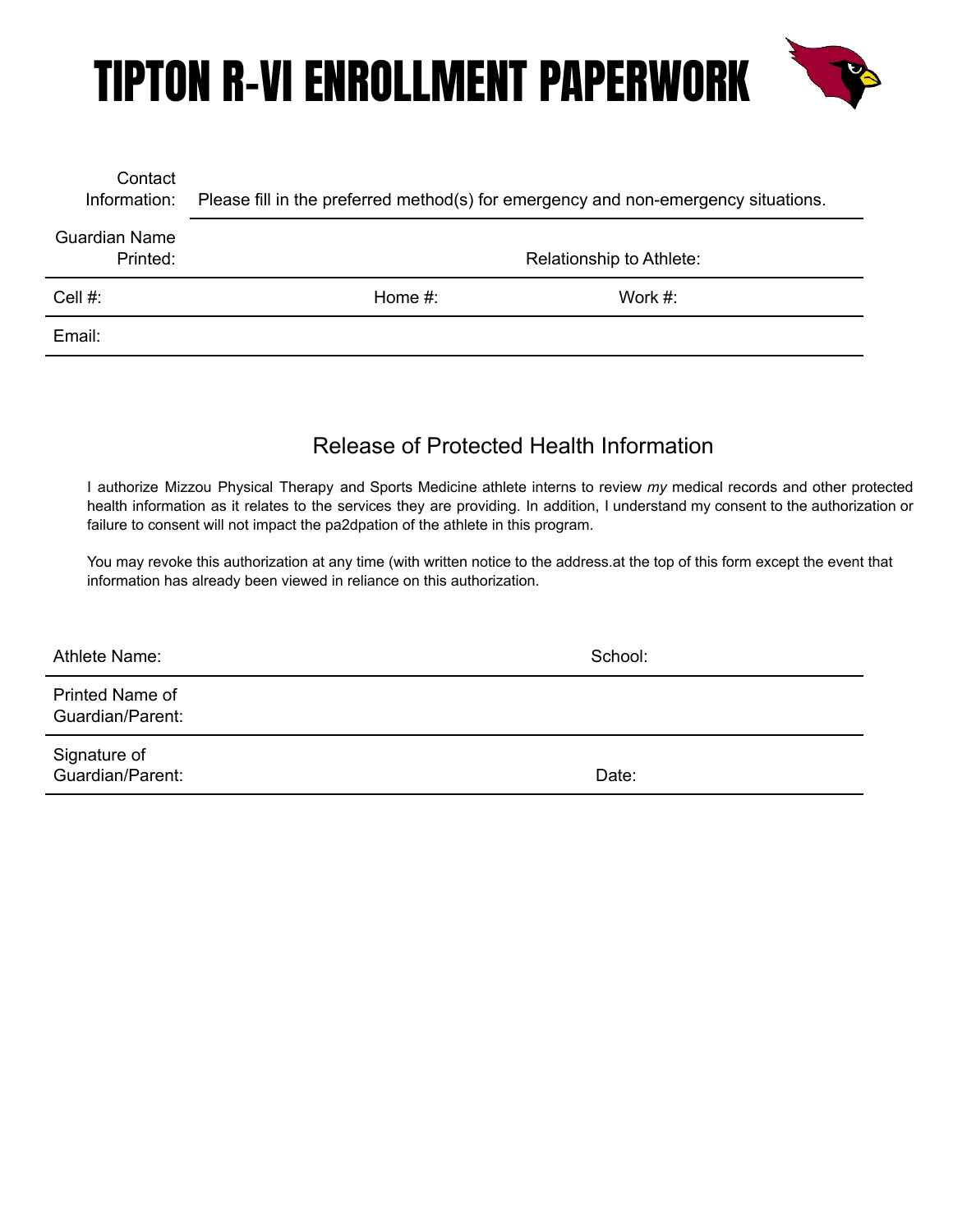

#### **MISSOURI STATE HIGH SCHOOL ACTIVITIES ASSOCIATION**

Refer to the concussion materials located on the MSHSAA website. [http://www.mshsaa. org/SportsMedicine/](http://www.mshsaa.orr/SportsMedicine/)

- **Concussions**
- A Parent's Guide to Concussion

Read the provided information and discuss the information with your student. For a printed copy, contact the Tipton Junior High & High School Office.

Students must agree to abide by all academic, citizenship, and Missouri State High School Activities Association rules stated in the co-curricular handbook. Violation of any of the rules published in the handbook is grounds for dismissal from the activity.

Students and/or parents who have concerns about co-curricular activities must follow these procedures:

- First, contact the coach or sponsor of the activity in question during school hours— not during practices or at the activity.
- If not satisfied, contact the Athletic & Activities Director.
- Finally, follow the Tipton R-VI due process rules: Principal, superintendent, and then the Board of Education.

Students and parents must understand there are risks involved in student participation of sports and activities. It must be understood that the risk to the student includes a full range of injuries, from minor to severe, and that the result could be death, paralysis, or serious or permanent disability.

#### *By signing below,*

*I/we agree to acknowledge that we* have *received and reviewed the MSHSAA Parent's Guide to Concussion either online or paper copy.*

*I/We agree to abide by all academic, citizenship, and MSHSAA rules stated in the co-curricular handbook, and understand the penalty for violation of said rules.*

*I/We agree to accept risk as a condition of the student's participation in sports and activities.*

| <b>Student Signature</b>  | Student Name (Printed)         | Date |
|---------------------------|--------------------------------|------|
| Parent/Guardian Signature | Parent/Guardian Name (Printed) | Date |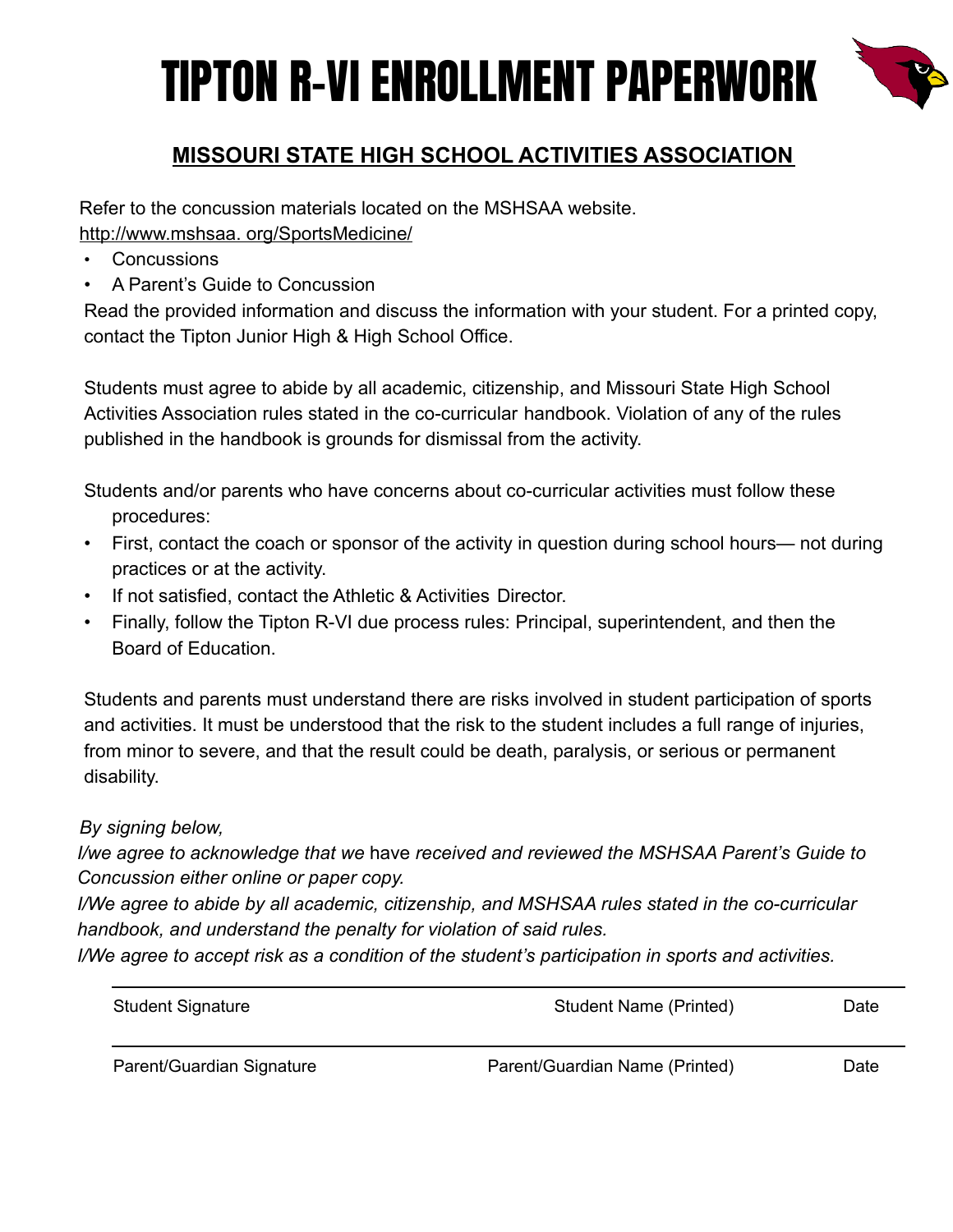### TIPTON R-VI ENROLLMENT PAPERWORK **STUDENT CITIZENSHIP AGREEMENT**



Citizen standards of eligibility for all co-curricular activities have been approved as school policy for the Tipton R-VI School District and are applicable to any student who represents the school.

Participation in student activities is a privilege and not a right; therefore, the School Board believes that the student must adhere to the standards of behavior which will be credit to the individual student, the particular activity, the school, and the community.

The School Board insists that a student's behavior be in compliance with School Board Policy, with Student Handbook regulations, and with public laws. Behavior not in compliance may result in suspension or exclusion from all co-curricular activities or extra-curricular activities. While it is not possible to cite every example of behavior that violates policies, regulations, or public laws, there are certain behaviors that are more frequently a problem for school systems than others and will be addressed herein.

NOTE: CITIZENSHIP VIOLATIONS WILL ACCUMULATE DURING THE SCHOOL CALENDAR YEAR FROM ACTIVITY SEASON TO ACTIVITY SEASON.

STANDARDS:

- 1. ACTIONS, BEHAVIORS OR STATEMENTS IN VIOLATION OF DISCIPLINE POLICIES DESIGNATED IN THE STUDENT HANDBOOK CODE OF CONDUCT RESULTING IN ISS/OSS
- 2. THE USE, POSSESSION OR DISTRIBUTION OF TOBACCO, ALCOHOL, CRUGS AND/OR PARAPHERNALIA AND/OR ELECTRONIC CIGARETTES USED TO CONSUME THESE ILLEGAL SUBSTANCES.
- 3. USE OF INTERNET (SOCIAL MEDIA: FACEBOOK, TWITTER, INSTAGRAM, ETC) IN WRITTEN OR VISUAL FORM THAT DOES NOT ADHERE TO CITIZENSHIP POLICY.

The penalties for violation of standards are as follows:

**First offense:** Suspension from next occurring performance activity

**Second offense**: Suspension from next two occurring performance activities

**Third offense:** Suspension from all activities from the remainder of the school calendar year.

Activity defined as competition or performance event.

*I agree to abide by the above standards and to accept the penalty if I violate any of these standards.*

Student Signature Student Name (Printed) Date

*I have read the above agreement and I am aware of the standards my student must follow and the penalties for violating these standards.*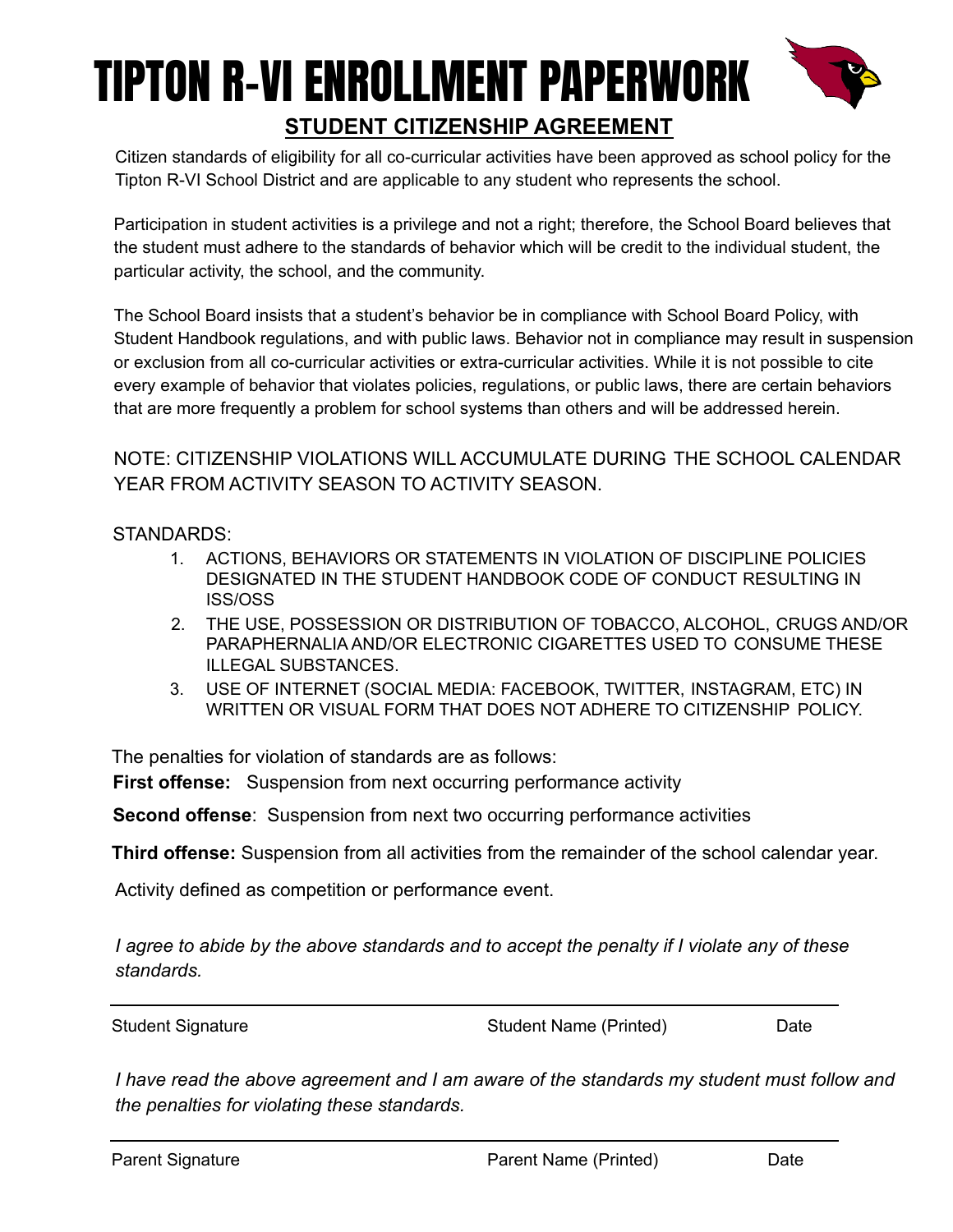

| <b>New Student Information:</b>                                                                                                                                                                                                                                                                                                                                                                                  |                             |                                                             |
|------------------------------------------------------------------------------------------------------------------------------------------------------------------------------------------------------------------------------------------------------------------------------------------------------------------------------------------------------------------------------------------------------------------|-----------------------------|-------------------------------------------------------------|
| First                                                                                                                                                                                                                                                                                                                                                                                                            | Middle                      | Last                                                        |
| Display Name "used on Eligibility Rosters (only if different than formal name)                                                                                                                                                                                                                                                                                                                                   |                             |                                                             |
| Gender                                                                                                                                                                                                                                                                                                                                                                                                           | Date of Birth               | Grade Level                                                 |
| <b>Current Address</b>                                                                                                                                                                                                                                                                                                                                                                                           |                             |                                                             |
| <b>Previous Address</b>                                                                                                                                                                                                                                                                                                                                                                                          |                             |                                                             |
| Initial Semester of 9th Grade Enrollment                                                                                                                                                                                                                                                                                                                                                                         | <b>FALL</b>                 | <b>WINTER</b>                                               |
|                                                                                                                                                                                                                                                                                                                                                                                                                  |                             | 2014-2015 2015-2016 2016-2017 2017-2018 2018-2019 2019-2020 |
| <b>Initial Eligibility Questions:</b>                                                                                                                                                                                                                                                                                                                                                                            |                             |                                                             |
| Continuous Enrollment (Last 365 Days: Has this student been enrolled<br>in your school building, or in a grade under your MSHSAA membership for<br>MORE than 365 days?                                                                                                                                                                                                                                           |                             | □ Yes<br>$\overline{\phantom{a}}$ No                        |
| <b>Residency:</b> Does this student live in a permanent residence within the<br>specific attendance boundaries for your school?                                                                                                                                                                                                                                                                                  |                             | □ Yes<br>$\overline{\phantom{a}}$ No                        |
| Household: Does this student live with his/her parents (as defined in<br>By-Law 3.10.1a)?                                                                                                                                                                                                                                                                                                                        |                             | □ Yes<br>$\overline{\phantom{a}}$ No                        |
| Transfer: Was there a full and complete move of the entire family into a<br>permanent residence in the new school district attendance boundaries<br>corresponding with the date of transfer or preceding the date of transfer?                                                                                                                                                                                   |                             | $\overline{\phantom{a}}$ No<br>$\circ$ Yes                  |
|                                                                                                                                                                                                                                                                                                                                                                                                                  |                             | Date of Chance of Residence:                                |
| <b>Explanation:</b> Please briefly summarize the circumstances for the change<br>in school district. (At times further explanation is required by MSHSAA.)<br>Please indicate at the bottom of this form the best person to contact for<br>further information and a phone number. A meeting with the activities<br>director may be required to complete the transfer information required by<br><b>IMSHSAA.</b> |                             |                                                             |
| Type of last school attended:                                                                                                                                                                                                                                                                                                                                                                                    | $\circ$ Public<br>□ Private | <sup>o</sup> Homeschool<br>□ Other                          |
|                                                                                                                                                                                                                                                                                                                                                                                                                  |                             |                                                             |
| School Attended:                                                                                                                                                                                                                                                                                                                                                                                                 |                             |                                                             |